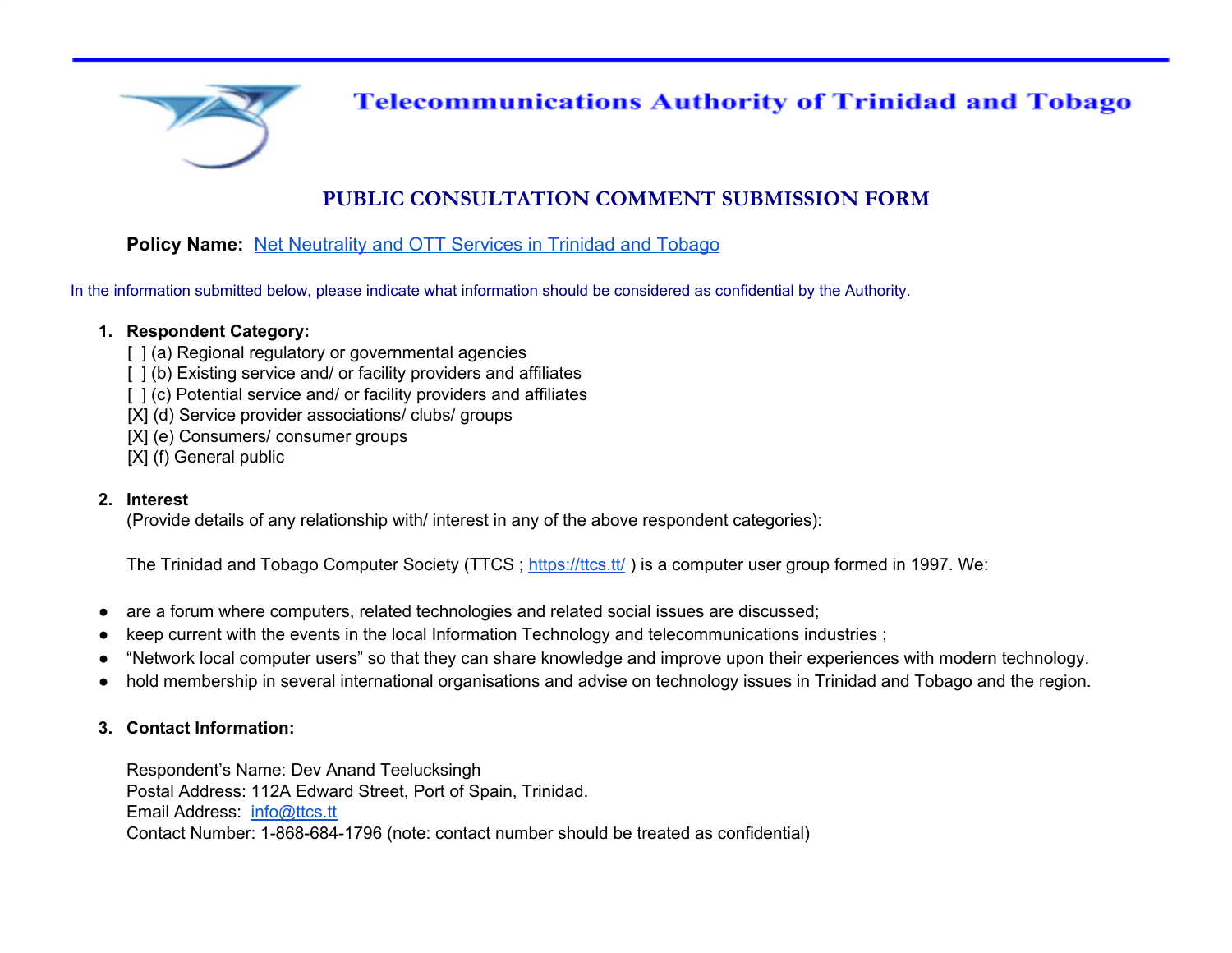**4. Comments:**

**(For ease of reference, we quote the text from TATT's section 7,8,9 and then answer the discussion points)**

# **7. Guiding Principles for Net Neutrality in Trinidad and Tobago**

In addressing the topic of net neutrality within the Trinidad and Tobago market, the Authority recognises the need for a policy approach that acknowledges the value of protecting the "openness" of the Internet, while making allowance for "reasonable"<sup>17</sup> traffic management practices. The five principles set out below seek to balance these two competing interests. Furthermore, they are informed by the Authority's overarching Guiding Principles for Regulatory Decision Making and, in particular, seek to: promote fair and effective competition; encourage investment within the sector; facilitate market development; and promote and protect the interests of consumers.

## **Principle 1: Reasonable Traffic Management**

The Authority recognises that well-functioning broadband networks require operators to manage their networks reasonably. Thus, traffic management techniques that are reasonable and serve to address specific needs should be allowed. This principle is based on the Authority's mandate to promote the advancement and development of the sector as found in section 3 (b) of the Act.

While reasonable traffic management remains quite a subjective term, the research suggests that traffic management is reasonable when there is adherence to the following best practices. The traffic management solution should:

- 1. be geared towards solving a specific, legitimate and demonstrable technical need and nothing more.
- 2. have proportional and reasonable effects in relation to the problem at hand.
- 3. be auditable<sup>18</sup> and demonstrable in relation to satisfying the above three criteria.

<sup>17</sup> The FCC describes network management practice as reasonable "if it is appropriate and tailored to achieving a legitimate network management purpose, taking into account the particular network architecture and technology of the broadband Internet access service" (FCC 2015).

<sup>18</sup> This means a log should be kept of the traffic management controls that were initiated on the network for a period of one year after the event. The log should include information as to who initiated the command, the time and date the command was conducted, and the requisite effects of the commands on resolving the traffic management issue.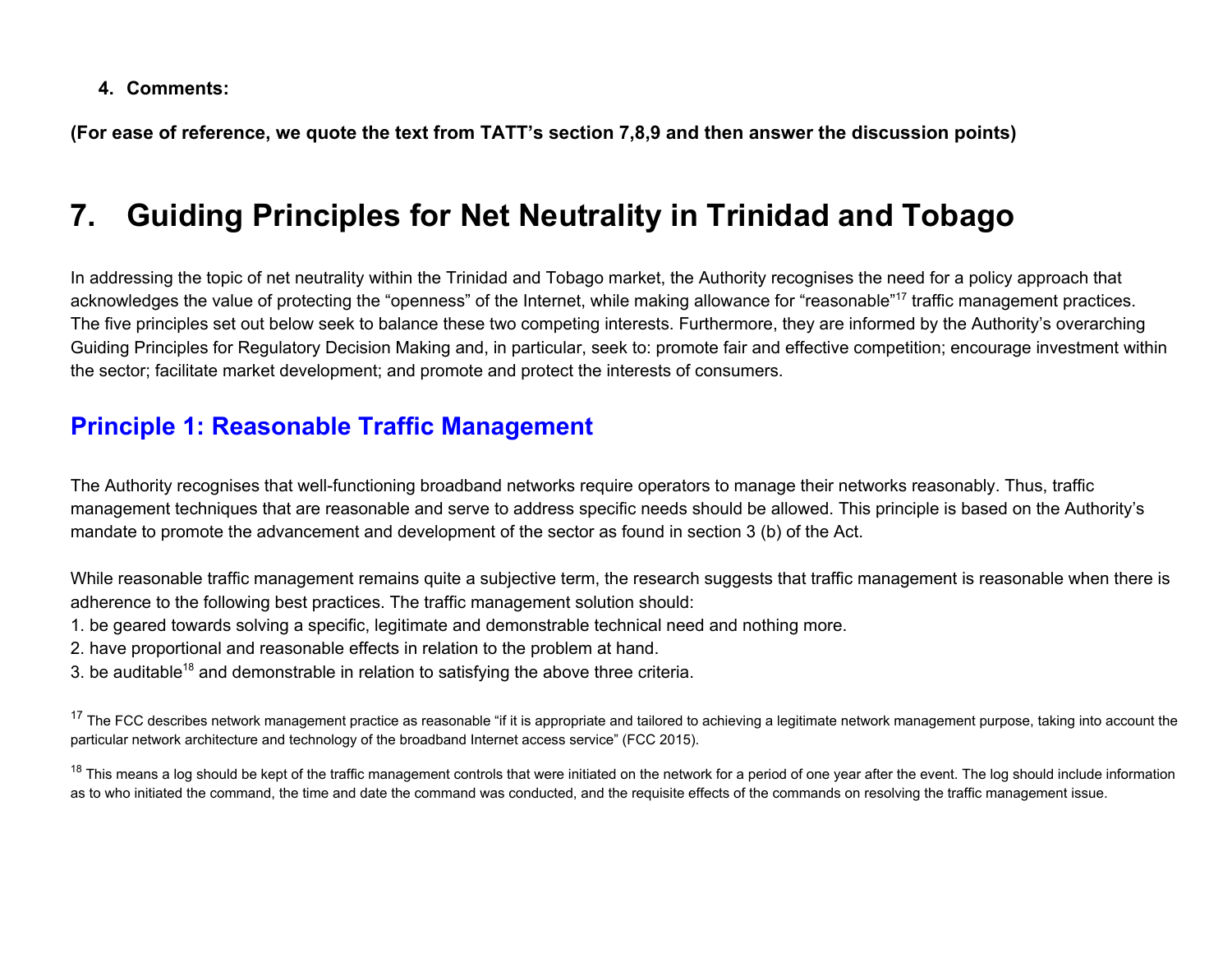## **Principle 1: Reasonable Traffic Management**

## **Guiding Principles on Reasonable Traffic Management**

- **1***. The Authority recognises that well-functioning broadband networks require operators to manage their networks reasonably.*
- *2. Traffic management techniques that are reasonable and serve to address specific needs should be allowed.*

## **Discussion Points**

| .1                   | Do you agree with the criteria identified in Principle 1 to determine reasonable traffic management practices? Please<br>explain your response.                                                                                                                                                                                                                                                                                                                                                                                                                                                             |
|----------------------|-------------------------------------------------------------------------------------------------------------------------------------------------------------------------------------------------------------------------------------------------------------------------------------------------------------------------------------------------------------------------------------------------------------------------------------------------------------------------------------------------------------------------------------------------------------------------------------------------------------|
| <b>TTCS response</b> | While the TTCS recognizes the need for operators to manage their networks, we are concerned that operators will use the<br>traffic management techniques mentioned in the discussion paper (traffic shaping, deep packet inspection, zero rating,<br>blocking) as a quise to promote their own narrow economic interests and hamper those that they perceive as competitors.                                                                                                                                                                                                                                |
|                      | The TTCS believes that under normal circumstances, reasonable pricing plans when combined with well thought investment<br>in broadband capacity will ensure that the network performs acceptably 98% of the time.                                                                                                                                                                                                                                                                                                                                                                                           |
|                      | Operators on broadband networks may need (and already use) traffic measurement to understand how the broadband is<br>being used on their networks to enable them to understand their user market and to ensure that their network is able to<br>provide the bandwidth paid for by their customers.                                                                                                                                                                                                                                                                                                          |
|                      | In special circumstances such as a national emergency (natural disaster, state of emergency), the TTCS believes that<br>operators can restrict bandwidth to regular customers to ensure critical services (fire, police, hospitals, army) have priority use<br>of the network. The criteria for such deviations should be clearly set out in advance by TATT in coordination with the Office of<br>Disaster Preparedness and Management (ODPM) and other parties identified in the draft National Emergency<br>Communications Plan. Such deviations should have an audit trail as mentioned in principle 1. |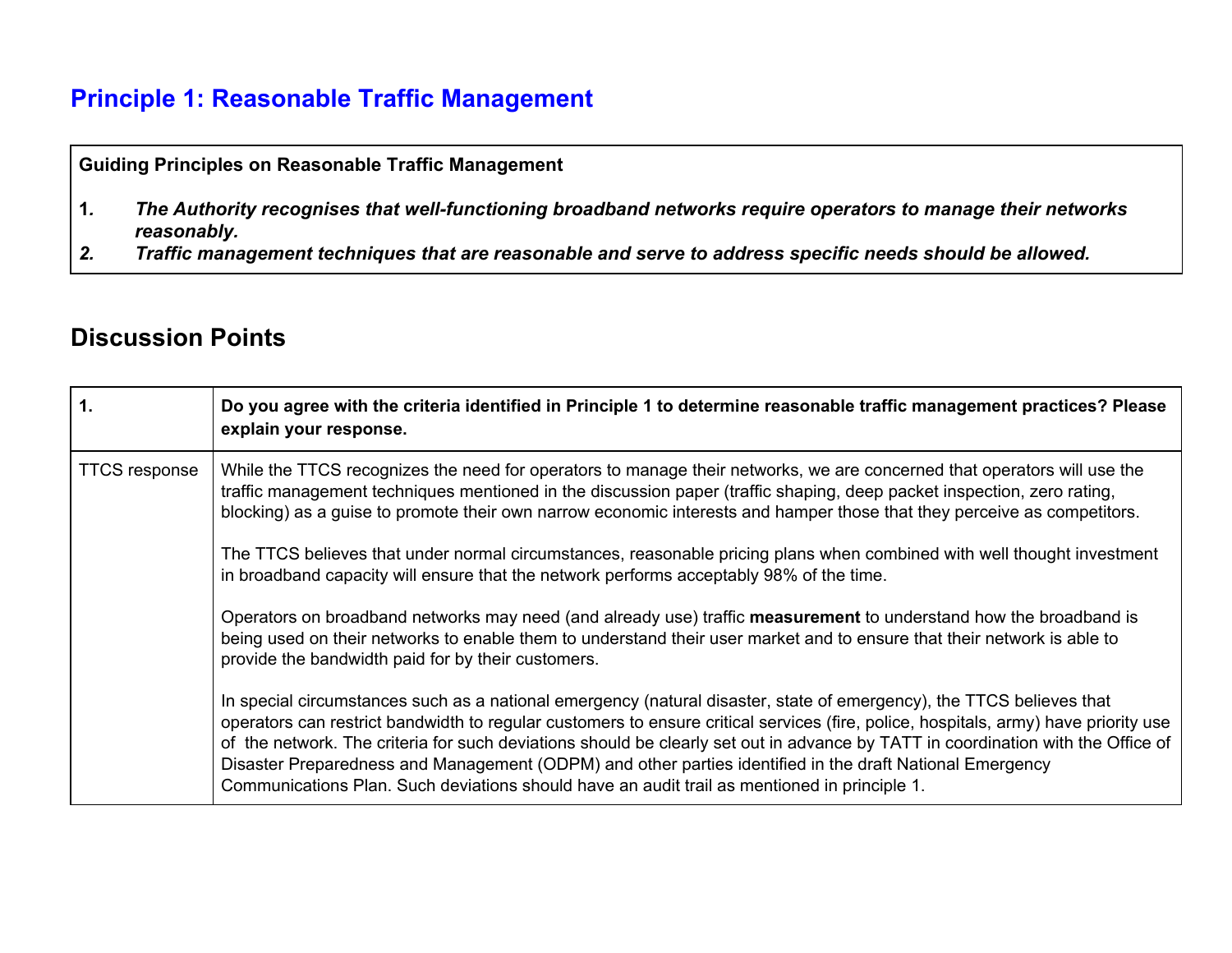| 2.                   | Which traffic management principles should be upheld by ISPs in the determination of reasonable traffic<br>management measures, e.g., transparency, non-discrimination, proportionality and non-commercial considerations?<br>Please explain your response.                                                                                                                                                                                                                                                                                                                                                                                                                                         |
|----------------------|-----------------------------------------------------------------------------------------------------------------------------------------------------------------------------------------------------------------------------------------------------------------------------------------------------------------------------------------------------------------------------------------------------------------------------------------------------------------------------------------------------------------------------------------------------------------------------------------------------------------------------------------------------------------------------------------------------|
| <b>TTCS response</b> | We don't believe that under normal circumstances, traffic management will be required once the ISPs balance capacity with<br>demand using appropriate traffic measurement to understand how the broadband is being used on their networks at what<br>times to enable them to better understand their user market and to ensure that their network is able to provide the bandwidth<br>paid for by their customers.<br>In emergencies as described in our response to question 1, decisions to deviate from the norm should be transparent,<br>proportional and free from non commercial considerations of limited duration and auditable.                                                           |
|                      | In general there are many things that ISPs can do to manage traffic on their networks. However, we are in strong agreement<br>that the techniques used should be transparent (the customers should be alerted), should not discriminate against the<br>provider of a specific service (through blocking, throttling or zero rating) and should be used only in special circumstances<br>(backbone outage, natural disasters, etc) And even in the latter case, traffic management should cease once the specific<br>initiating event has been resolved. As an example, ISPs can use different pricing strategies to manage demand (off peak<br>discounts, higher prices above a certain limit, etc) |

| 3.                   | To what extent should ISPs be allowed to utilise technologies with traffic monitoring capabilities such as DPI, to<br>identify specific type or content of data traffic, as part of their traffic management practices?                                                                                                                                                                                                                                                                                                                                                                                                          |
|----------------------|----------------------------------------------------------------------------------------------------------------------------------------------------------------------------------------------------------------------------------------------------------------------------------------------------------------------------------------------------------------------------------------------------------------------------------------------------------------------------------------------------------------------------------------------------------------------------------------------------------------------------------|
| <b>TTCS response</b> | Deep Packet Inspection (DPI) can be abused as a precursor to filter, block and throttle traffic. There is also a fairly serious<br>performance penalty. As more and more data is encrypted, DPI becomes less and less effective. It is likely that the return<br>(seeing the data) on the performance investment (cost of inspecting the packets) will decline rapidly over time In the near<br>future, all that will be visible is the source and destination addresses and ports. See<br>https://arstechnica.com/information-technology/2018/04/how-to-keep-your-isps-nose-out-of-your-browser-history-with-encrypt<br>ed-dns/ |
|                      | Should ISPs try to get around encrypted traffic by breaking the SSL/TLS stream all traffic will be exposed (passwords, credit<br>card numbers, etc) and this will represent a major invasion of privacy as well as a massive self inflicted vulnerability. That<br>proxy will become a massive honeypot.                                                                                                                                                                                                                                                                                                                         |
|                      | Therefore, we do not support the use of traffic monitoring capabilities such as DPI as part of traffic management.                                                                                                                                                                                                                                                                                                                                                                                                                                                                                                               |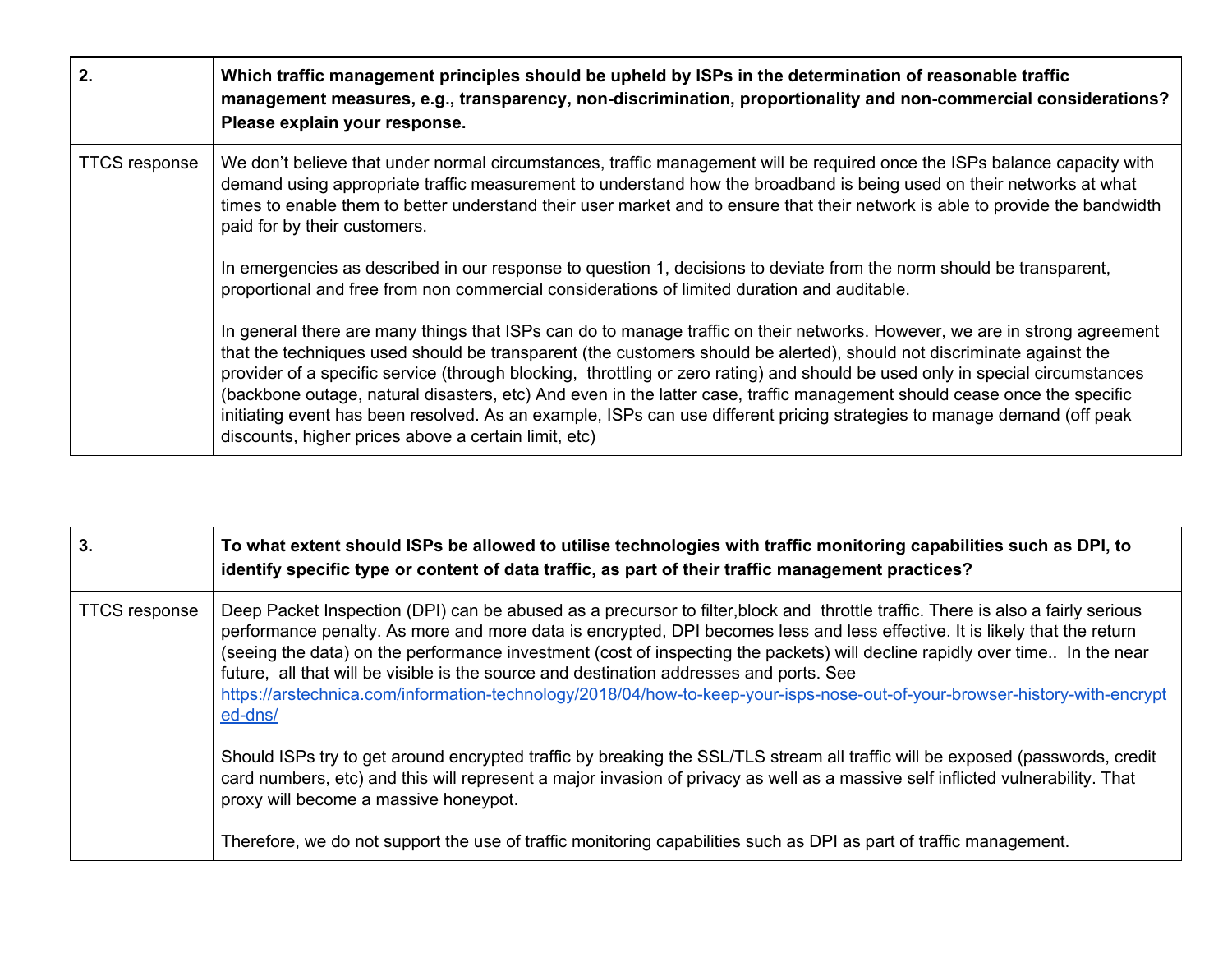# **Principle 2: No Unreasonable Discrimination**

The principle of no unreasonable discrimination follows from the Authority's commitment to addressing anti-competitive pricing and acts of unfair competition pursuant to its legislative mandate included in section 29 of the Act. The enforcement of this principle, however, shall require an expansion of the Authority's competition powers to address issues outside of pricing.

Sophisticated technologies have emerged that give network operators unprecedented knowledge of the activities taking place within their networks. Such knowledge can be used to the benefit or detriment of both end users and content providers. Considering this, it is imperative that network operators refrain from exploiting these technologies to engage in unreasonable traffic discrimination.

The Authority considers unreasonable discrimination as practices that harm actual or potential competitors (e.g., the degradation of competing VoIP applications or services) and end users (e.g., blocking end users from accessing lawful content of their choice). It also includes acts that impair free expression, such as the deliberate slowing down of lawful traffic due to the nature of the content.

Additionally, in cases where service providers (who do not own or operate a network) provide a service to consumers from the edge of the network, such service providers should not be unjustly discriminated against by other service providers (wholesalers) on whom they depend to get access to the Internet.

The Authority thus proposes net neutrality rules that specifically prohibit network operators from intentionally downgrading and/or blocking lawful content, applications and/or services so as to render them effectively unusable to consumers. Conversely, discriminatory practices may be allowed for societal issues that are of paramount importance. These include but are not limited to: public safety, emergency situations, national security issues and child pornography. Discriminatory practices should also allow for the filtering of unlawful content, inclusive of violations of intellectual property rights. For an application of this, with respect to the proliferation of Android boxes in Trinidad and Tobago, see "Telecommunications Authority of Trinidad and Tobago Discussion Paper on Android Boxes in Trinidad and Tobago 2018."

## **Principle 2: No Unreasonable Discrimination**

**Guiding Principles on No Unreasonable Discrimination**

- 1. The Authority proposes net neutrality rules that specifically prohibit network operators from intentionally downgrading and/or **blocking lawful content, applications and/or services.**
- 2. Discriminatory practices may be allowed for societal issues such as: bridging the digital divide, public safety, emergency **situations, law enforcement and national security issues, and child pornography.**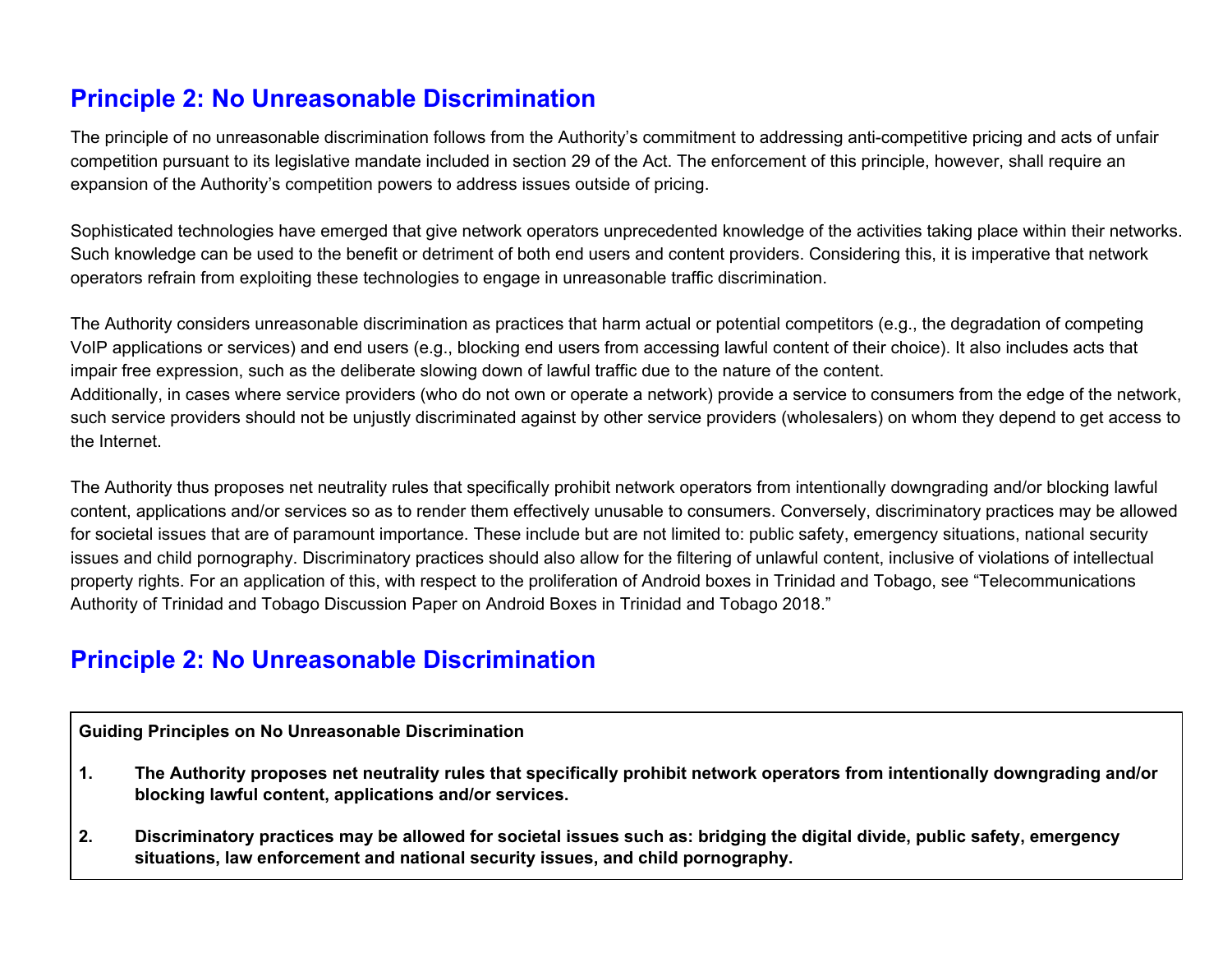# **Discussion points on Principle 2: No Unreasonable Discrimination**

| $\overline{4}$       | Do you agree with the potential effects of each of the net neutrality interferences (blocking, throttling, zero-rating<br>and paid prioritisation) on consumers, content providers, service providers and other stakeholders as discussed in<br>chapters 4 and 5? Please explain your response.                                                                                                                         |
|----------------------|-------------------------------------------------------------------------------------------------------------------------------------------------------------------------------------------------------------------------------------------------------------------------------------------------------------------------------------------------------------------------------------------------------------------------|
| <b>TTCS response</b> | Given the massive increase in encryption being rolled out across the Internet (Let's Encrypt on the server side, and the<br>activities of the major browsers and search engines on the client side), it is difficult to see how the ISPs and authorities will be<br>able to discriminate on content that they can't see. As such the policy levers of blocking content will become rapidly less<br>effective over time. |
|                      | Given each scenario outlined above the authorities may wish to consider different types of policies (user education, etc) that<br>may prove to be more effective in the long run.                                                                                                                                                                                                                                       |
|                      | As the Internet Society's White Paper titled "Perspectives on Internet Content Blocking: An Overview" dated March 2017<br>notes:                                                                                                                                                                                                                                                                                        |
|                      | "The Internet Society believes the most appropriate way to counteract illegal content and activities on the Internet is to attack<br>them at their source. Using filters to block access to online content is inefficient, likely to be ineffective, and is prone to<br>generate collateral damage affecting innocent Internet users."                                                                                  |
|                      | The Internet Society report should be read in its entirety at https://www.internetsociety.org/doc/internet-content-blocking                                                                                                                                                                                                                                                                                             |
|                      | It is difficult to determine how traffic management will address the digital divide. And as to natural disasters, please see our<br>response to question 1 and 2.                                                                                                                                                                                                                                                       |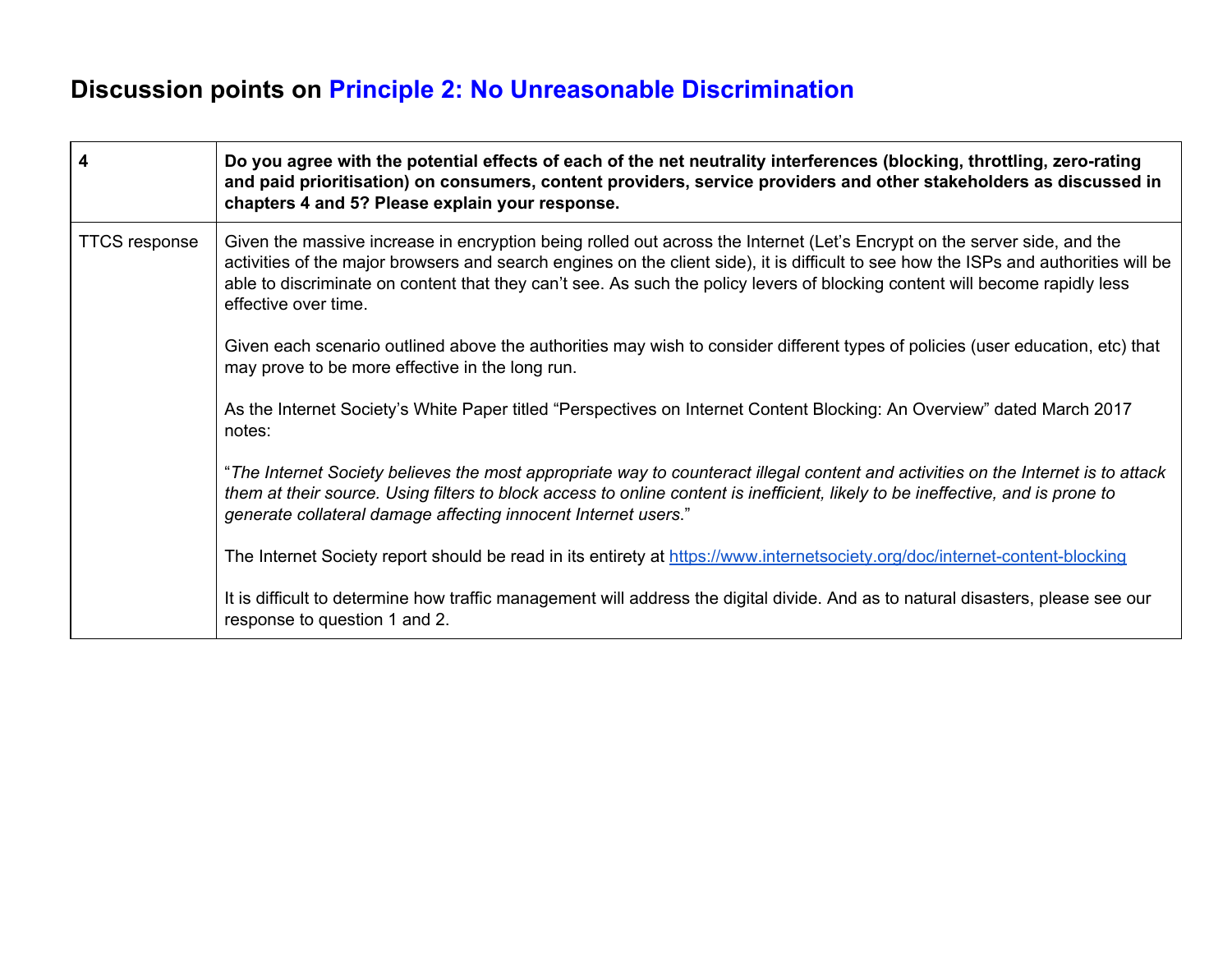| 5.                   | Should ISPs be permitted to employ marketing strategies (such as zero-rated pricing) through partnerships with<br>content providers? Please explain your response.                                                                                                                                                                                                                                                                                                                                                                                    |
|----------------------|-------------------------------------------------------------------------------------------------------------------------------------------------------------------------------------------------------------------------------------------------------------------------------------------------------------------------------------------------------------------------------------------------------------------------------------------------------------------------------------------------------------------------------------------------------|
| <b>TTCS response</b> | No. This is a violation of net neutrality principles and provides advantages to large, well funded corporations (at the expense<br>of smaller, innovative startups). For example, by Digicel zero rating Loop TT (http://www.looptt.com/), Digicel gives Loop TT<br>an advantage over other local news media (newspapers, radios) as Digicel users do not pay to access Loop TT but are<br>charged to access other news media sites.                                                                                                                  |
|                      | Zero rating negatively impacts on the likelihood that future innovations can survive to grow into useful services. Imagine if<br>Altavista has approached ISPs in the mid 1990s to zero rate their search platform; Google would have unlikely to been able<br>to get acceptance. Or if Myspace has approached ISPs in the mid-2000s to zero rate their Myspace social network,<br>Facebook might not have been able to survive.                                                                                                                      |
|                      | Zero rating of commercial traffic should be prohibited. However, perhaps we can have a discussion on zero rating on non<br>political public services - such as government websites (Ministry of Health, Ministry of Education for example).                                                                                                                                                                                                                                                                                                           |
|                      | Perhaps we need a zero rating tribunal where applications by ISPs to zero rate certain content are decided by a panel<br>convened and managed by the regulator who use a clear rubric and transparent process to determine on a case by case<br>basis what should be zero rated based on guidelines such as that from the Body of European Regulators for Electronic<br>Communications (BEREC) at https://berec.europa.eu/eng/netneutrality/zero rating/. Such applications for zero rating should<br>allow for public disclosure and public comment. |
|                      | In this model, ISPs should not be allowed to zero rate traffic unilaterally until such applications are submitted and<br>approved.                                                                                                                                                                                                                                                                                                                                                                                                                    |

| 6.            | Should ISPs be permitted to receive financial compensation from content providers to give preferential treatment<br>(such as paid prioritisation) to certain Internet traffic? Please explain your response.                                                                                                                                                                                                                                                                                                          |
|---------------|-----------------------------------------------------------------------------------------------------------------------------------------------------------------------------------------------------------------------------------------------------------------------------------------------------------------------------------------------------------------------------------------------------------------------------------------------------------------------------------------------------------------------|
| TTCS response | This very statement is against net neutrality. No. ISPs should NOT receive financial compensation from content providers to<br>give preferential treatment (such as paid prioritisation). However we recognize that the performance of the ISP's network<br>benefits if content providers are able to provide caching servers as close to the edge of the ISP's or IXP's (Internet Exchange<br>Point) network. Given that both parties would benefit significantly from this, net payments should be minimal or zero. |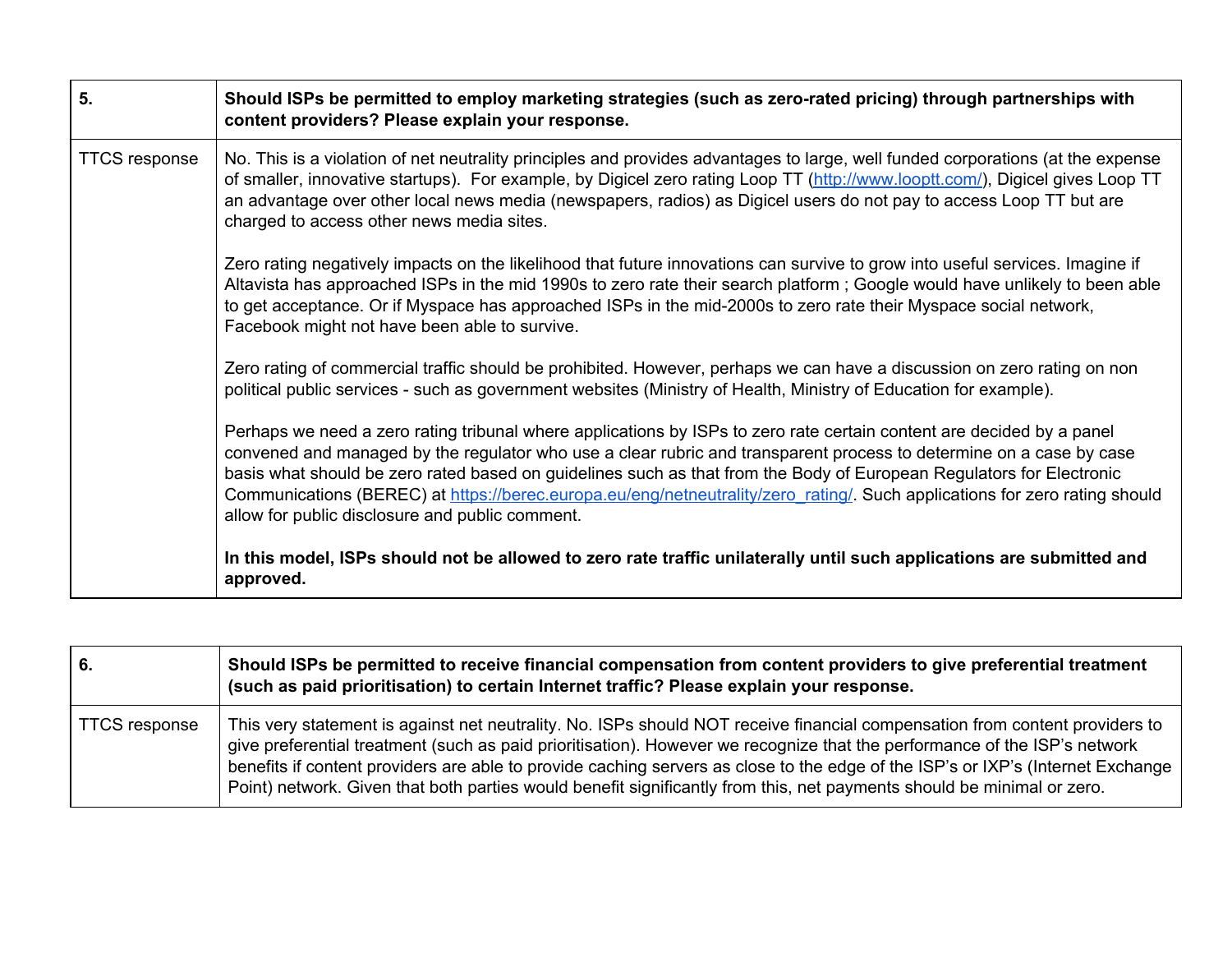| 7.                   | Should ISPs be permitted to charge premium prices to consumers who are willing to pay for preferential treatment<br>of certain Internet traffic? Please explain your response.                                                                                                                                                                                                                                          |
|----------------------|-------------------------------------------------------------------------------------------------------------------------------------------------------------------------------------------------------------------------------------------------------------------------------------------------------------------------------------------------------------------------------------------------------------------------|
| <b>TTCS</b> response | ISPs can charge premium prices to consumers for higher bandwidth (as is being done now) and higher data capacity, better<br>QoS and faster technical support. In fact, ISP's through pricing innovations can go a long way to alleviating some of the<br>congestion they complain about. Once an ISP's customer has paid, the customer should have unfettered access free from<br>blocking, zero rating, or throttling. |

| 8.                   | In addition to those mentioned in questions 5, 6, and 7 what other forms of discrimination would you consider to<br>be reasonable? Please explain why.                                                                                                                                                                                            |
|----------------------|---------------------------------------------------------------------------------------------------------------------------------------------------------------------------------------------------------------------------------------------------------------------------------------------------------------------------------------------------|
| <b>TTCS response</b> | We don't consider other forms of discrimination to be reasonable. As per our response to question 1, a national emergency<br>situation may require regular customers to receive reduced bandwidth to ensure more persons are able to do minimal<br>communications and that critical parties (police, fire, medical, etc) are able to communicate. |
|                      | All other forms of discrimination are likely to be ineffective and inefficient in comparison with other policy initiatives and<br>come with potentially severe side effects - for example loss of privacy (ISPs seeing what customers are seeing, reading,<br>saying), security and network performance.                                          |

| 9.                   | Can effective competition deter ISPs from engaging in discriminatory practices that negatively impact the market?<br>Please explain your response                                                                                                                                                            |
|----------------------|--------------------------------------------------------------------------------------------------------------------------------------------------------------------------------------------------------------------------------------------------------------------------------------------------------------|
| <b>TTCS response</b> | The more independent ISPs there are in a market, the more difficult it is for them to collude. This will allow ISPs the ability<br>to differentiate themselves based on privacy, performance (no DPI, no throttling), technical support, and price.                                                          |
|                      | However, competition alone (see collusion) is not sufficient to prevent ISPs from engaging in discriminatory practices. Net<br>Neutrality needs to be enshrined in the laws and regulations and the regulator should monitor ISPs to ensure that they<br>conform to the letter and the spirit of those laws. |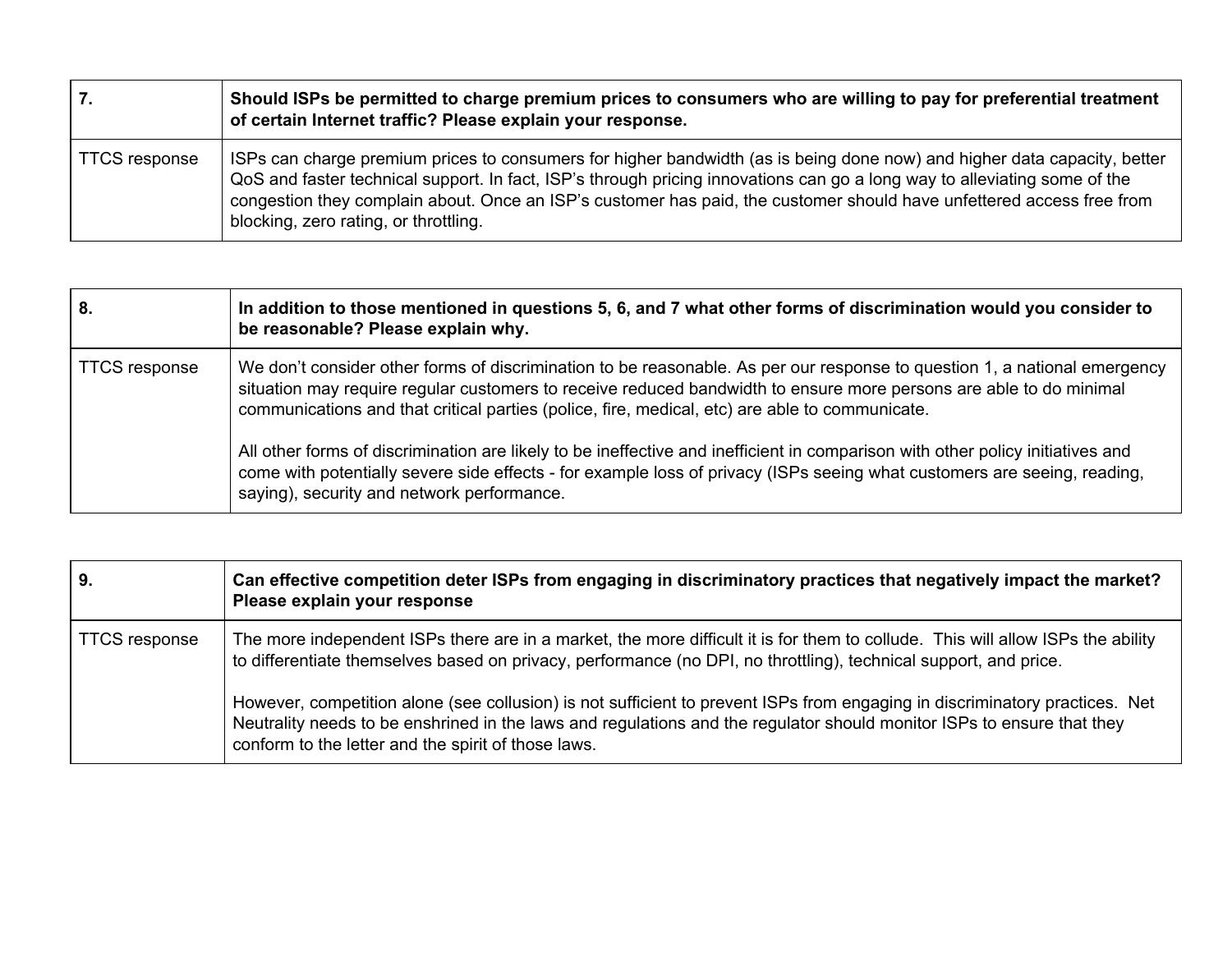## **Principle 3: Encouraging Investment**

This principle builds on section 3 (f) of the Act, which posits that one of the objects of the Act is 'promoting the telecommunications industry in Trinidad and Tobago by encouraging investment in, and the use of, infrastructure to provide telecommunications services.

There are conflicting views on the effect of net neutrality regulation on sector investment. Some critics fear that net neutrality regulation will invariably hamper investment incentives, while others discount this notion.

Given these complexities, the Authority believes that any policy position taken on net neutrality should ensure that market opportunities and investment prospects are not unduly disrupted by regulation. In fact, policy decisions should seek to ensure that the market environment sends out the correct signals that encourages rather than hamper investment through regulatory certainty, e.g., through sector stability and the expectation of reasonable rates of return on investment opportunities.

#### **Guiding Principles on Fostering Investment**

- 1. Net neutrality policy decisions should ensure that market opportunities and investment prospects are not unduly disrupted.
- 2. Net neutrality policy decisions should encourage a climate of regulatory certainty that incentivises investment, e.g., through **sector stability and the expectation of reasonable rates of return on investment opportunities.**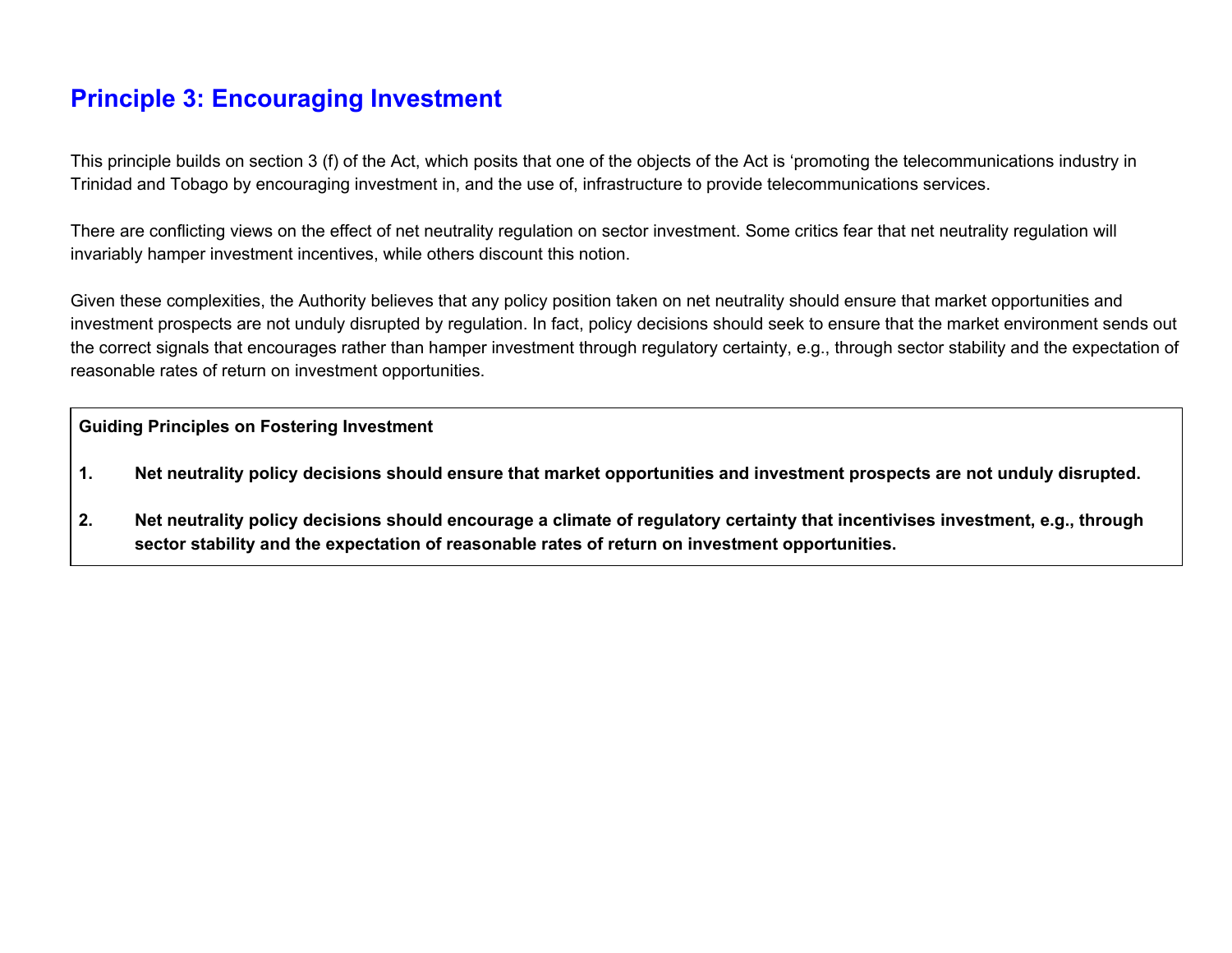# **Discussion Points on Principle 3: Encouraging Investment**

| 10.                  | What evidence is there to support or refute the argument that pro net neutrality-based rules stymie investment<br>opportunities? Please explain your response.                                                                                                                                                                                                                                                                                                                                                                                                                                                                                                                                                                                                                                                                                                                                                                                                                                                                                                                                                                                                                                                                                                                               |
|----------------------|----------------------------------------------------------------------------------------------------------------------------------------------------------------------------------------------------------------------------------------------------------------------------------------------------------------------------------------------------------------------------------------------------------------------------------------------------------------------------------------------------------------------------------------------------------------------------------------------------------------------------------------------------------------------------------------------------------------------------------------------------------------------------------------------------------------------------------------------------------------------------------------------------------------------------------------------------------------------------------------------------------------------------------------------------------------------------------------------------------------------------------------------------------------------------------------------------------------------------------------------------------------------------------------------|
| <b>TTCS response</b> | When considering Investment the regulator needs to consider investment by the ISPs and well as investments by the content<br>and app developers so that it can strike a balance that encourages both. The health of the Internet ecosystem is determined<br>by both groups. Net neutrality allows for anyone to innovate on the open internet without having to make special deals with<br>ISPs to ensure persons paying for Internet access will be able to access them. And such startups and services can focus on<br>their business model that uses the Internet. Startups can invest in contracting/hiring skilled persons to do design and coding<br>of websites and/or mobile apps, paying for their content (website, audio, video) to be hosted and paying for bandwidth for<br>content hosted to be delivered when users access their services online. As startups grow, more persons can be employed<br>and promoting growth in other areas (skills training for example). Such development of a skilled workforce will augur well for<br>other startups to find such persons which in turn will foster growth in the local economy. Therefore, we consider preserving<br>net neutrality will ensure that market opportunities and investment prospects are not unduly disrupted. |
|                      | In terms of ensuring all persons have access to affordable Internet bandwidth in Trinidad and Tobago, we note that the<br>Universal Service Fund established by TATT should be used more to ensure broadband deployment in areas not being<br>serviced by the ISPs doesn't appear to be used save for the deployment of WiFi in certain buses.                                                                                                                                                                                                                                                                                                                                                                                                                                                                                                                                                                                                                                                                                                                                                                                                                                                                                                                                               |
|                      | TTCS would also like to point out that data traffic across the Internet is growing by 25% year on year. Most businesses would<br>love to experience this type of growth and the ISPs should be able to make up for lost voice and video revenues based on<br>this alone. However, the 'all you can eat" pricing model providing no incentive to conserve. This in turn drives up ISP capital<br>expenditure to keep up with underfunded growth in demand.                                                                                                                                                                                                                                                                                                                                                                                                                                                                                                                                                                                                                                                                                                                                                                                                                                    |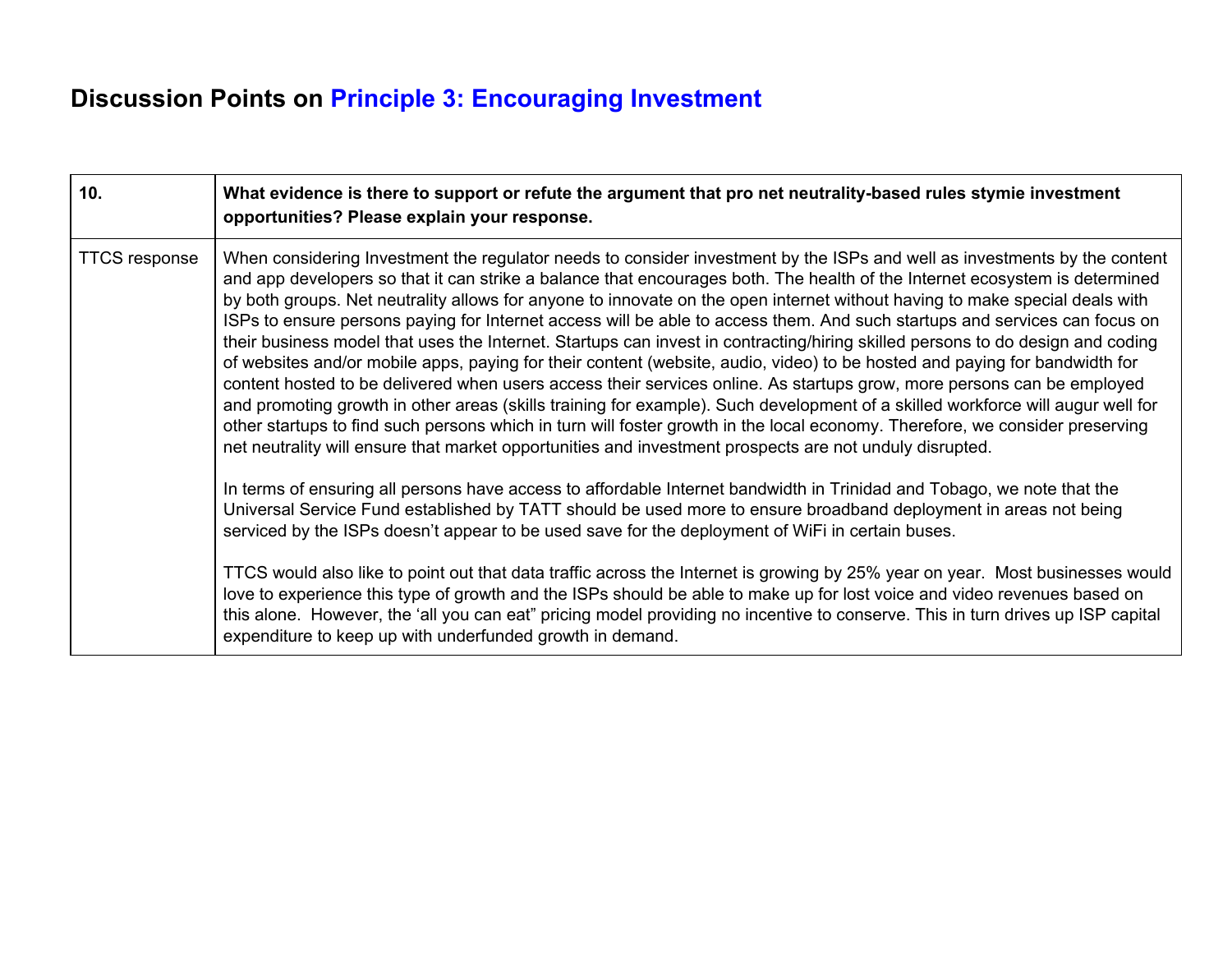| 11.                  | What role, if any, can a framework for net neutrality play in increasing broadband uptake in Trinidad and Tobago?                                                                                                                                                                                                                                                                                                        |
|----------------------|--------------------------------------------------------------------------------------------------------------------------------------------------------------------------------------------------------------------------------------------------------------------------------------------------------------------------------------------------------------------------------------------------------------------------|
| <b>TTCS response</b> | Net neutrality leads to a more diverse, open and interesting Internet ecosystem which in turn makes it very attractive for<br>persons wanting to get high speed broadband.                                                                                                                                                                                                                                               |
|                      | According to TATT's Annual Report for 2017, T&T has 255 thousand fixed broadband subscriptions. This puts T&T in the<br>upper decile for developing countries and is credible when compared with developed countries. Continued growth in the<br>number of broadband users is going to be determined by affordability, availability, interest, etc.                                                                      |
|                      | At this point, the TTCS feels that impediments to further growth are likely technical and economic (rural areas) and<br>affordability (in a period of growing unemployment). As such, net neutrality in addition to other policies such as tax credits for<br>rural infrastructure - including wireless and subsidies for low income households can go a long way in fostering additional<br>growth in broadband uptake. |

## **Principle 4: Transparency**

Pursuant to section 3 (c) of the Act, one of the objects of the Act is to promote and protect the interests of the public by providing for the protection of customers. This involves ensuring consumers are able to make informed choices in their decision-making process. Customers must therefore have access to information regarding the Internet services they intend to purchase. This in turn promotes competition within the industry, as informed consumers are more likely to select service providers offering the best service.

This principle calls for network operators to exercise due diligence in disclosing their traffic management policies to customers in a format that is easily comprehended. This includes disclosure of network practices (for e.g. paid prioritisation and zero rating), inclusive of traffic management practices and application-specific behaviour<sup>19</sup>. In addition, commercial terms and conditions, inclusive of pricing and privacy policies, are to be adequately provided to the customer. Moreover, all data privacy policies should be established in accordance with the relevant laws of Trinidad and Tobago.

Notwithstanding the above, the Authority recognises the disclosure of traffic management information that is commercially sensitive in nature, or which may compromise the security of a network, should be exempted from the principle of transparency.

<sup>&</sup>lt;sup>19</sup> This includes disclosure as to whether and why the provider blocks or rate-controls specific protocols or protocol ports, modifies protocol fields in ways not prescribed by the protocol standard, or otherwise inhibits or favours certain applications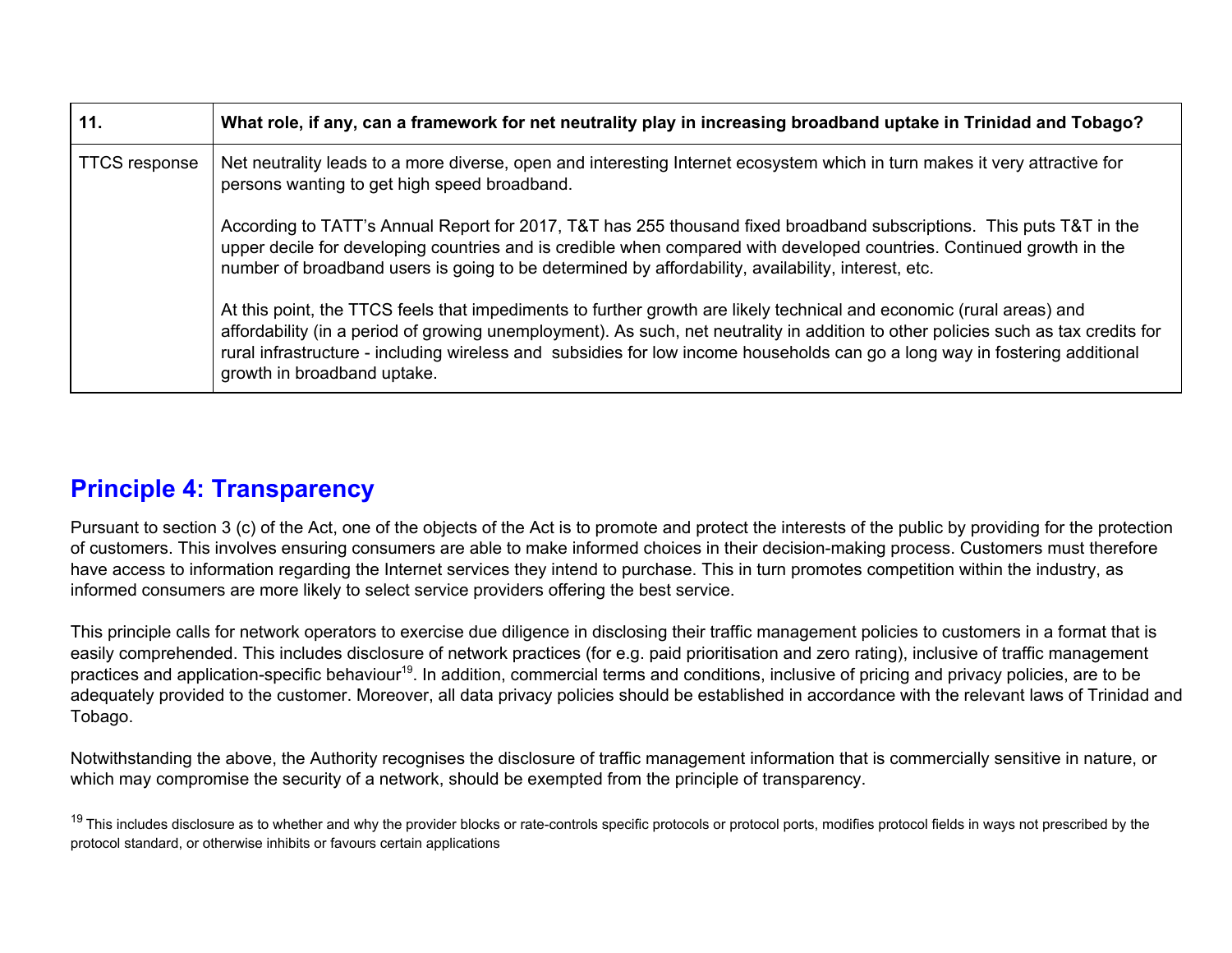**Guiding Principles on Transparency**

- **1. Network operators should disclose their network practices inclusive of traffic management practices and application-specific behaviour.**
- **2. The disclosure of traffic management information that is commercially sensitive in nature, or which may compromise the security of a network, should be exempted from the principle of transparency.**

# **Discussion Point on Principle 4: Transparency**

| 12.                  | In addition to commercially sensitive information or network security information, what network practices<br>should not be publicly disclosed? Please provide reasons to support your answer.                                                                                                                           |
|----------------------|-------------------------------------------------------------------------------------------------------------------------------------------------------------------------------------------------------------------------------------------------------------------------------------------------------------------------|
| <b>TTCS response</b> | These should be disclosed so consumers can assess the health of the network at any given time.<br>Status of paths into the core of the Internet (outages, performance, average latency)<br>Currently Zero rated services (see notes of Zero Rating Tribunal Above)<br>Throttling in effect (reasons, expected duration) |
|                      | These should not be disclosed<br>• Equipment and Operating Systems<br><b>Systems Configuration</b><br>Internal Pricing (ie what Digicel pays to AT&T)                                                                                                                                                                   |
|                      | Disclosure of this type of information could lead to security breaches and exposure of commercial secrets and intellectual<br>property.                                                                                                                                                                                 |
|                      | With regards to data privacy policies, consideration should be given for ISPs to disclose to their customers (and other<br>bodies in accordance with the relevant data privacy laws of Trinidad and Tobago) notice of any data breaches resulting<br>in customer data being stolen.                                     |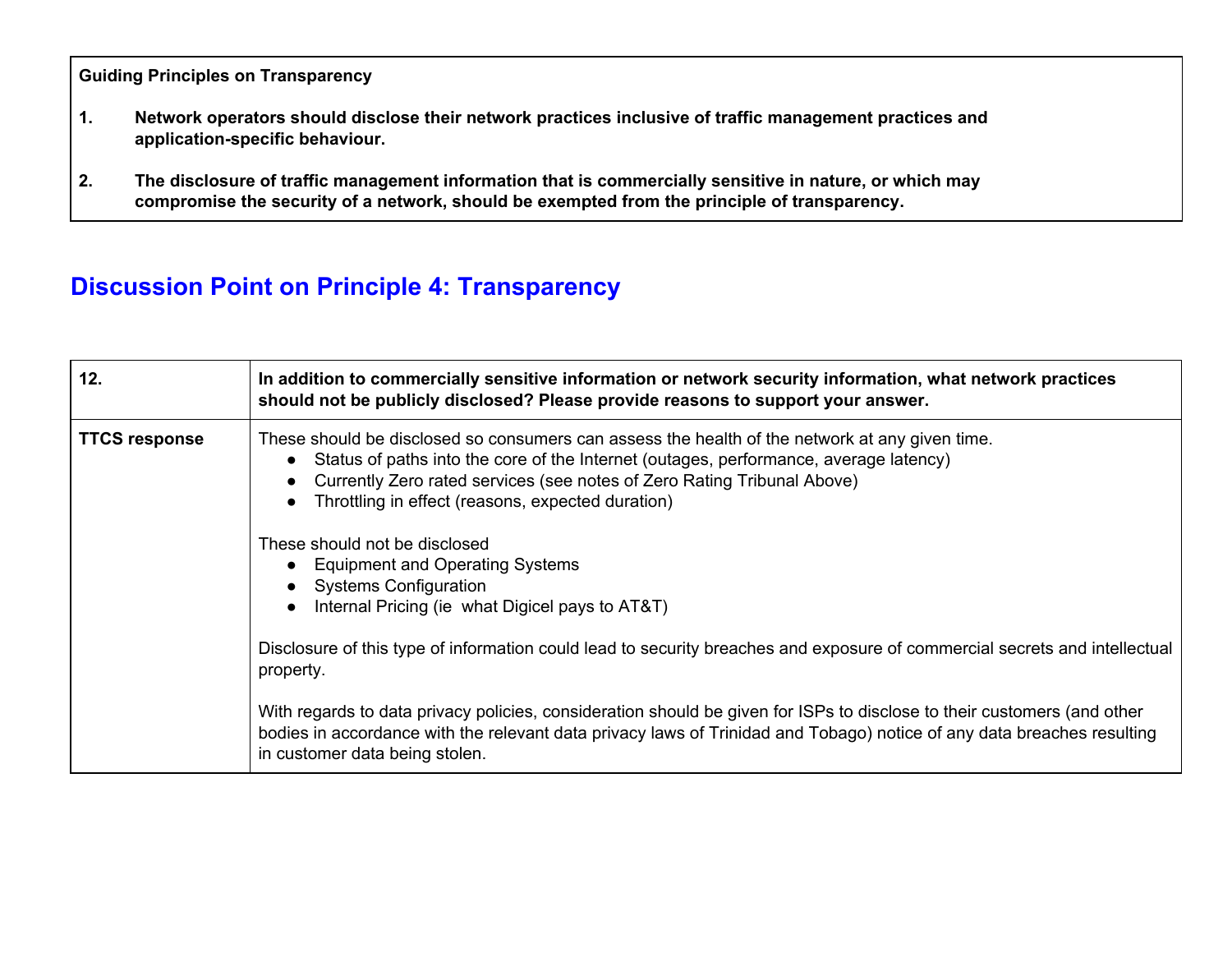# **Principle 5: Promoting Local Innovation and Entrepreneurship**

The basis of this principle can be found in the National ICT Plan, fastforward II which aims for the diversification of the economy through ICT sector development.

Innovation has played a critical role in the economic development of countries and is therefore key for economic diversification. In particular, it is articulated that the development of local digital systems is vital for building digital literacy, serving local needs and boosting competition in international digital services markets (World Economic Forum 2015). To capitalise on these opportunities, there should, therefore, be a thrust towards cultivating digital innovation within Trinidad and Tobago.

As such, any policy framework on net neutrality should be guided by the stimulation of local innovation and entrepreneurship, as this would allow for customised solutions to meet the specific needs of Trinidad and Tobago.

**Guiding Principle on Promoting Local Innovation and Entrepreneurship**

**1. Any policy framework on net neutrality should be guided by the stimulation of local innovation and entrepreneurship.**

## **Discussion Point on Principle 5: Promoting Local Innovation and Entrepreneurship**

| 13.                  | What role, if any, should the stimulation of local innovation play in sector-wide regulations on issues such as net<br>neutrality? Please explain your response.                                                                                                                                                                                                                    |
|----------------------|-------------------------------------------------------------------------------------------------------------------------------------------------------------------------------------------------------------------------------------------------------------------------------------------------------------------------------------------------------------------------------------|
| <b>TTCS response</b> | In spite of its relatively small size, Trinidad and Tobago has had innovation with more and more online products and services<br>being introduced locally. A lack of net neutrality legislation directly threatens investment in local technology entrepreneurs<br>since the risk of an ISP blocking or throttling a product must be factored into the risk profile of any venture. |
|                      | Given our modest capacity for local technology innovation, any regulatory framework should seek to ensure that we are not<br>cut off from international innovations. Furthermore, nothing is put in place to act as a disincentive to future local innovation<br>that uses local or international services.                                                                         |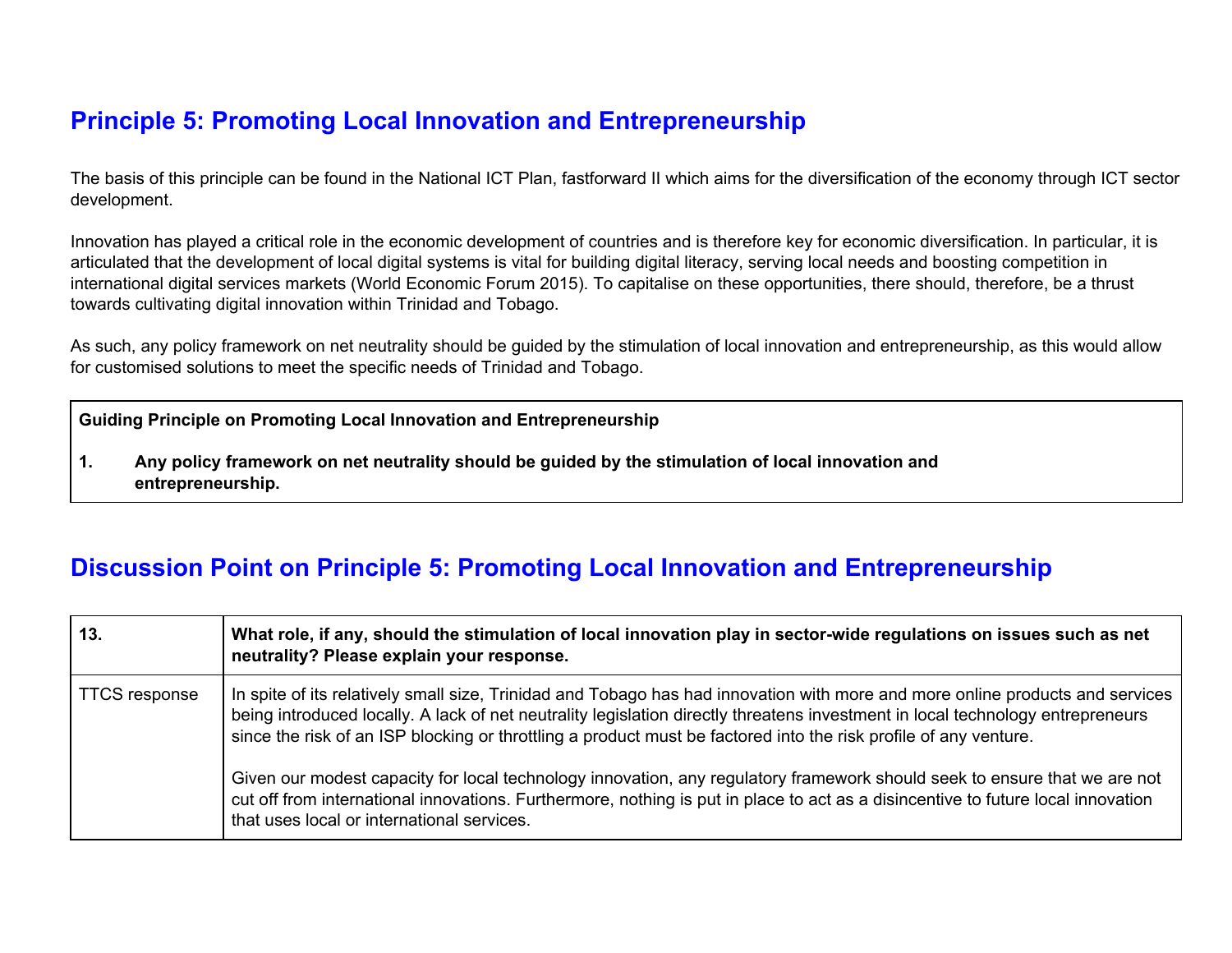# 8. Recommendations

The above guiding principles strive to strike the delicate balance between protecting the "openness of the Internet" while preserving and promoting the conditions required for a vibrant and competitive free market.

The Authority thus proposes the adoption of a "targeted approach" to the net neutrality interferences introduced in section 3, i.e., the adoption of regulations that proscribe practices expected to cause anti-competitive/detrimental effects within the market, while taking a light-touch approach towards those interferences that may provide pro-competitive<sup>20</sup> effects.

 $20$  These are effects that promote competition within the marketplace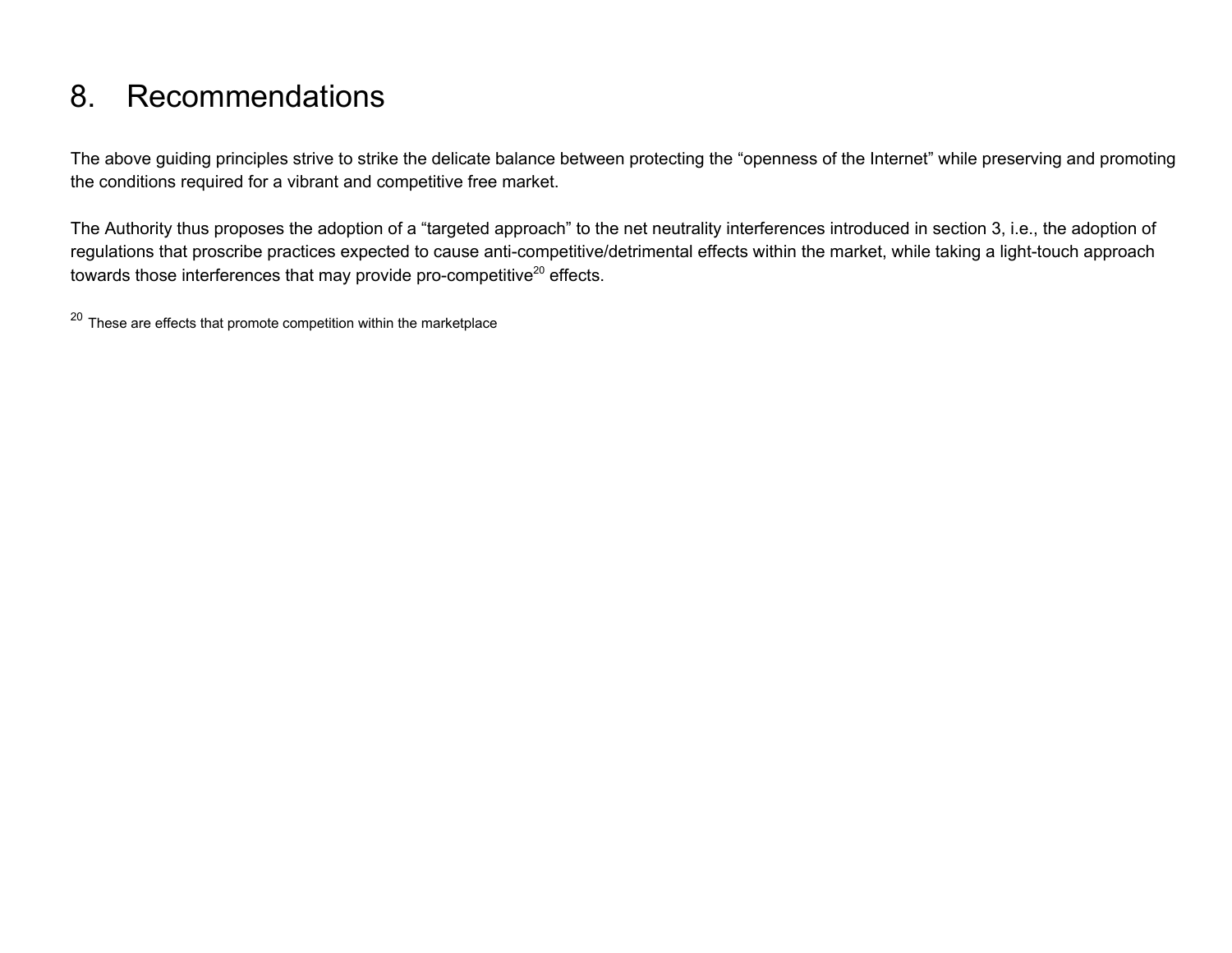## **8.1 Blocking and Throttling**

A key component of ensuring the openness of the Internet is the ability of users to send and receive lawful content without fear of being blocked by their ISPs. Notwithstanding the reasonable traffic management practices discussed above, the Authority proposes the implementation of rules which prohibit ISPs from blocking end-users from freely accessing lawful information, content, services and applications. Additionally, in the interest of safeguarding the open Internet, ISPs should not be allowed to intentionally restrict, alter, degrade or impair specific content, services or applications.

#### **Policy Statements on Blocking and Throttling**

- 1. An ISP should not prevent (through blocking) end users from freely accessing and/or providing lawful information, content, **services and applications.**
- 2. Subject to the principle of reasonable traffic management, an ISP should not intentionally restrict, alter, degrade or impair **specific content, services or applications.**

#### **TTCS Response**

Whilst #1 seems straightforward to support, we note that it mentioned "lawful information" which suggests that an ISP can prevent (through blocking) end users from freely accessing and/or providing information, content, services and applications that is deemed unlawful.

As the Internet Society's White Paper titled "Perspectives on Internet Content Blocking: An Overview" at <https://www.internetsociety.org/doc/internet-content-blocking> notes :

"The Internet Society believes the most appropriate way to counteract illegal content and activities on the Internet is to attack them at their source. Using filters to block access to online content is inefficient, likely to be ineffective, and is prone to generate collateral damage affecting *innocent Internet users*."

As for #2 which seems straightforward to support, please note our responses to #1, #2, #3 under Principle 1 "Reasonable Traffic Management" as to what we consider reasonable traffic management.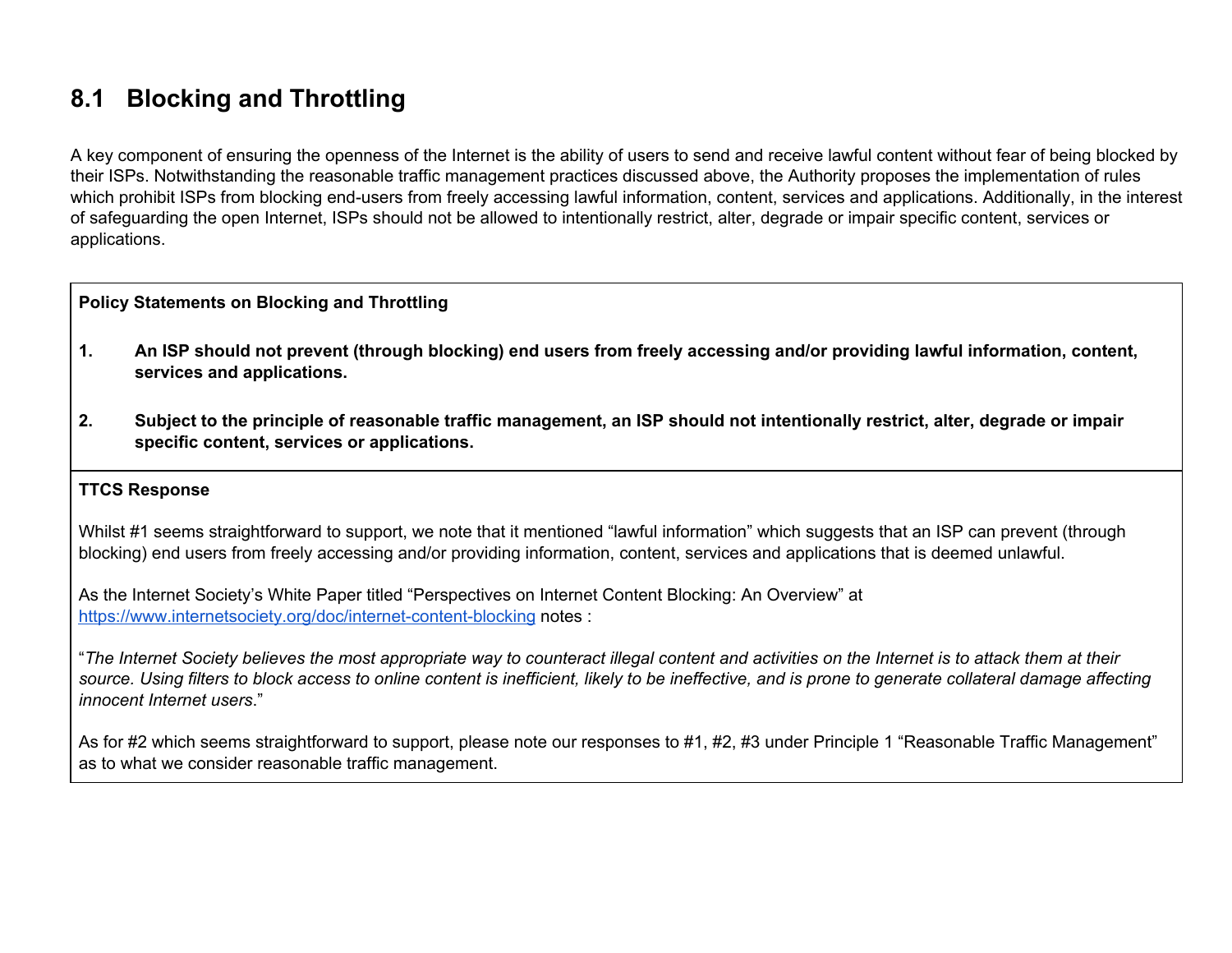## **8.2 Paid Prioritisation and Zero-Rated Pricing**

The Authority proposes a more flexible approach to paid prioritisation and zero-rated pricing. The adoption of this approach is based on the argument that paid prioritisation and zero-rating practices are not universally harmful and may provide opportunities where consumer welfare can be enhanced. Placing a general ban on such practices may therefore result in the loss of substantial benefits to society. For example, it has been contended that the practice of zero-rating may result in lower prices and increased Internet uptake (Eisenach, Jeffrey A. 2015). Similarly, allowing practices such as paid-prioritisation has been linked to advancements in the field of medicine through the use of applications and services, for example telemedicine (Pai 2017).

There may however, be instances of harmful offences of paid prioritisation and zero-rating practices, for example conducts involving anticompetitive behaviour. The recommended approach thus calls for the punishment of actual harmful and proven offences. as opposed to the absolute banning of paid prioritisation and zero-rating practices. It is, therefore, proposed that each case be evaluated on its individual merit and that regulatory action be taken only where one or more of the guiding principles are violated. In the adoption of this light-touch approach to regulation, the Authority proposes that an operator engaging in either paid prioritisation or zero-rating may be required, upon request by the Authority, to prove that his actions have provided some pro-competitive effects within the market, do not cause undue harm to consumers<sup>21</sup>, and do not constitute anti-competitive practices.

#### **Policy Statements on Paid Prioritisation and Zero-Pricing**

- 1. The Authority proposes penalising harmful and proven offences as opposed to the absolute banning of paid prioritisation and **zero-rating practices.**
- 2. Each case should be evaluated on its individual merit and regulatory action would only be warranted where there is violation **of one or more of the guiding principles.**

#### **TTCS Response**

See response to #5 with regards to the establishment of a zero rating tribunal and the establishment of transparent rules for the determination of zero-rating practices before. We think this is a better approach that allowing ISPs to unilaterally implement zero rating or paid prioritisation on their terms.

Another issue with the proposed approach is the ambiguity surrounding how TATT would be able to evaluate to intervene on cases of "harmful and proven" offences. First, how would TATT (or anyone else) know when an ISP implements zero rating or paid prioritization? It seems that the only way TATT gets involved is if the parties affected by paid prioritization either sees an ad by the ISP promoting such acts or directly impacted parties sees a drop in traffic which may be hard to determine why it is happening especially if the ISP implements paid priorisation or zero pricing silently without notifying anyone. Such impacted parties could see their businesses collapse before TATT evaluates and determines whether a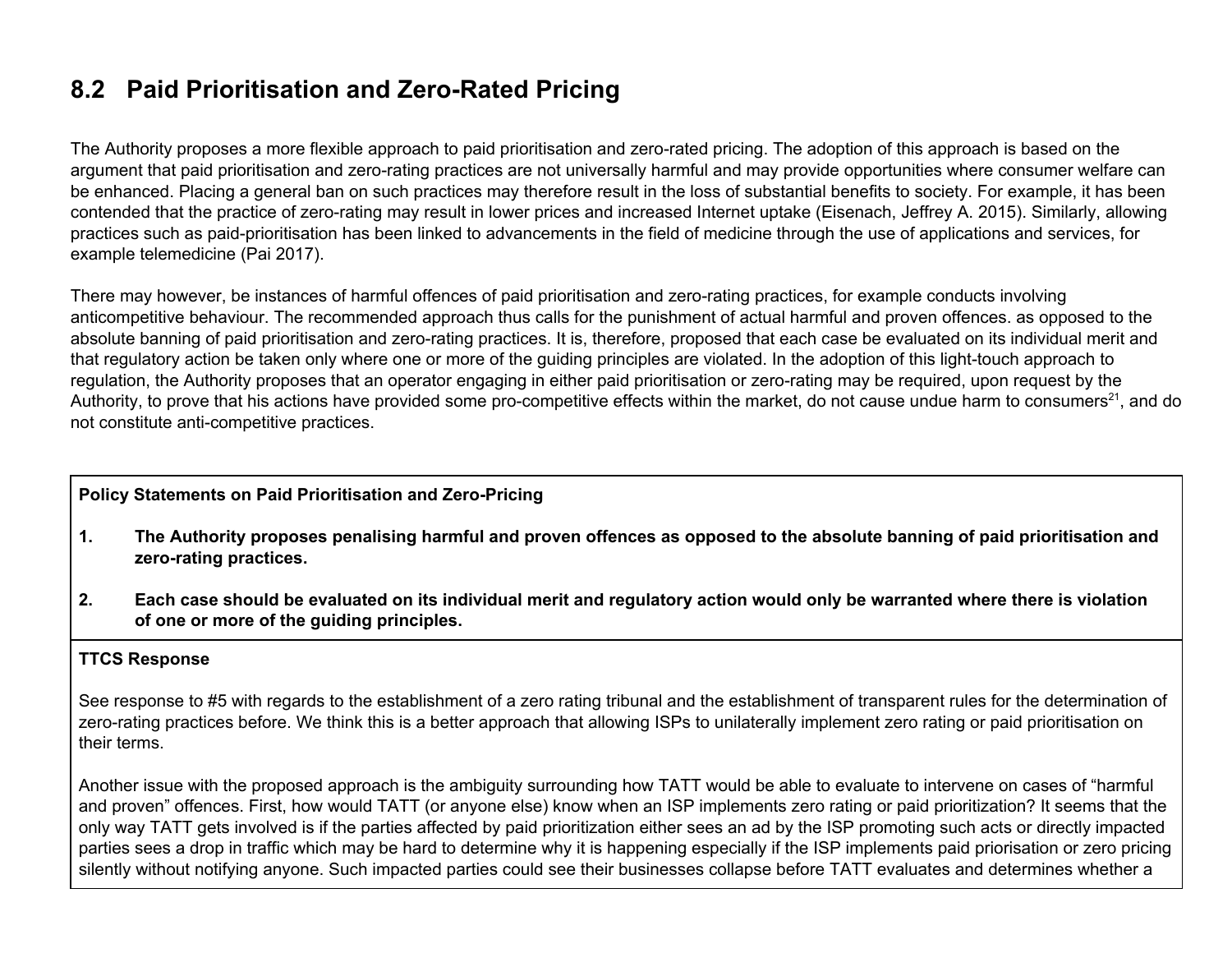paid prioritisation or zero pricing is happening and gathering proof from the ISP, evaluating claims that affected parties that think they are being negatively impacted from an ISP's zero rating or paid priorisation, making a decision that this is harmful and a proven offence. If this takes months and years, impacted parties can go out of business, making enforcement moot. There is also the element of paid priorisation being used to promote "fake news or political" content that could impact elections.

Therefore, we do not support paid prioritisation or zero pricing with this "light touch approach" unless an application is made first and that application being subject to public comment before decisions to approve or disapprove are taken. And ISPs should be penalised if they are caught doing zero rating or paid priorisation without approval.

<sup>21</sup> This involves an assessment of whether prices have increased, consumer choices and quality of service have decreased, and/or whether product/service innovation has fallen.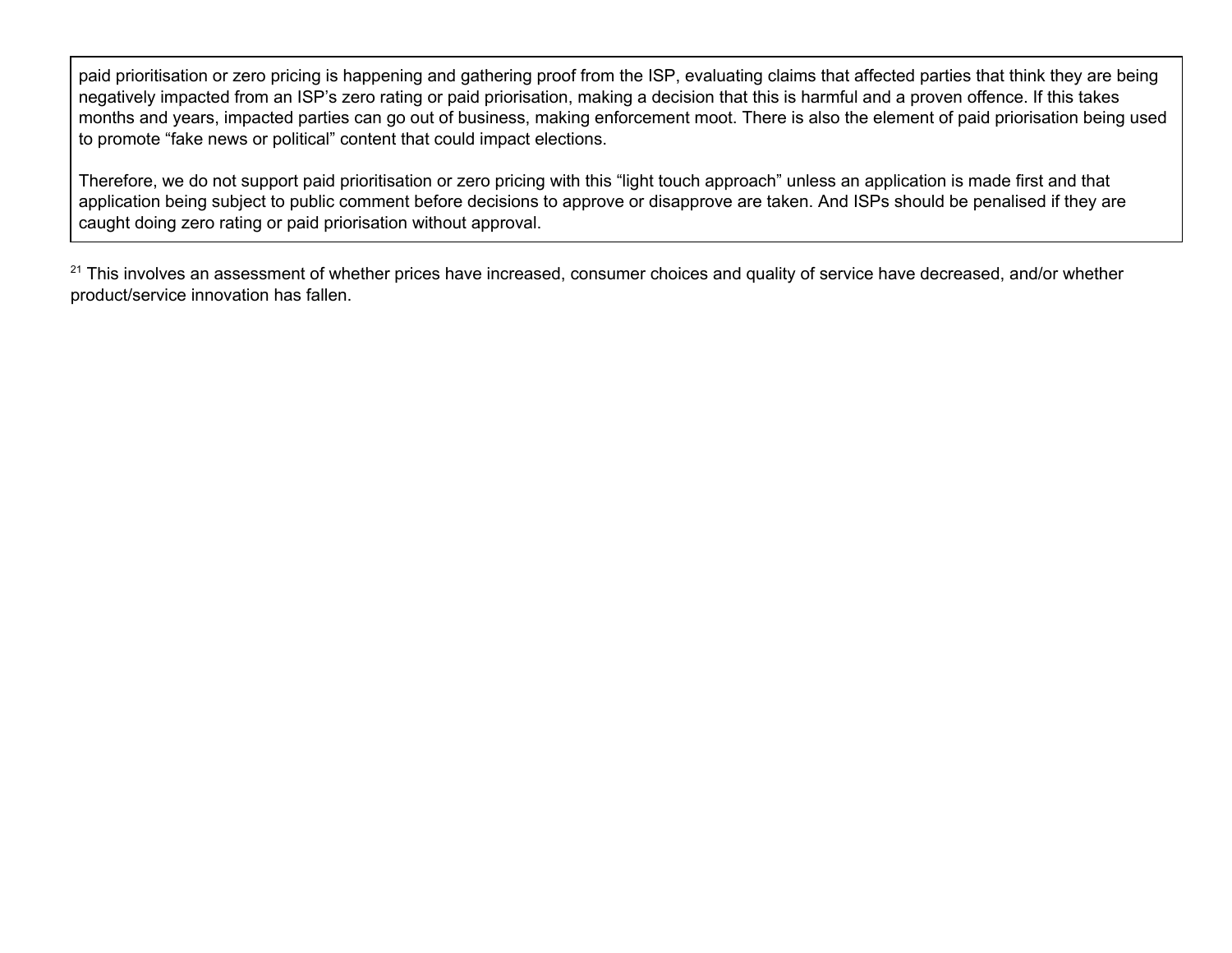# 9. Regulation of OTT Services

Closely related to the topic of net neutrality is the issue of the regulation of OTT services. OTT providers and their concomitant services now form part of the Internet's ecosystem. The disruptive nature of these technologies has sparked network operators in Trinidad and Tobago to advocate for some form of regulation to create a more level playing field within the industry. They contend that the current regulatory environment is imbalanced and has thus created an unfair competitive advantage for OTT providers. On the other hand, supporters of net neutrality, including consumer interest groups within Trinidad and Tobago, have expressed concerns over the regulation of the Internet and its content, inclusive of OTT services. They fear the effects of interfering with a model that has worked to the benefit of consumers and businesses alike.<sup>22</sup> These opposing views highlight the complexity of the subject at hand as well as its regulatory solution.

The issue of OTT regulation was first considered by the Authority in 2015 within its consultative document Towards the Treatment of Over-The-Top (OTT) Services. At that time, OTT voice was the primary focus of the document, and it included the Authority's preliminary assessment of whether OTT voice services could be considered a telecommunications service and, therefore, subject to regulation by the Authority, in accordance with section 21 of the Act. That document concluded that OTT voice may be classified as a public telecommunications service.

Recognising that other types of OTTs are making waves within the telecommunications and broadcasting sectors, it is imperative that the Authority broadens its assessment on the regulation of OTTs to include OTT messaging and OTT media. This section explores the case for the regulation of OTT services. It provides the definitions of telecommunications service and broadcasting service and examines the extent to which the Authority's regulatory scope covers OTT services.

<sup>22</sup> See comments contained within the Decisions on Recommendations published from the first round of consultation on the document titled Towards the Treatment of Over-The-Top (OTT) Services.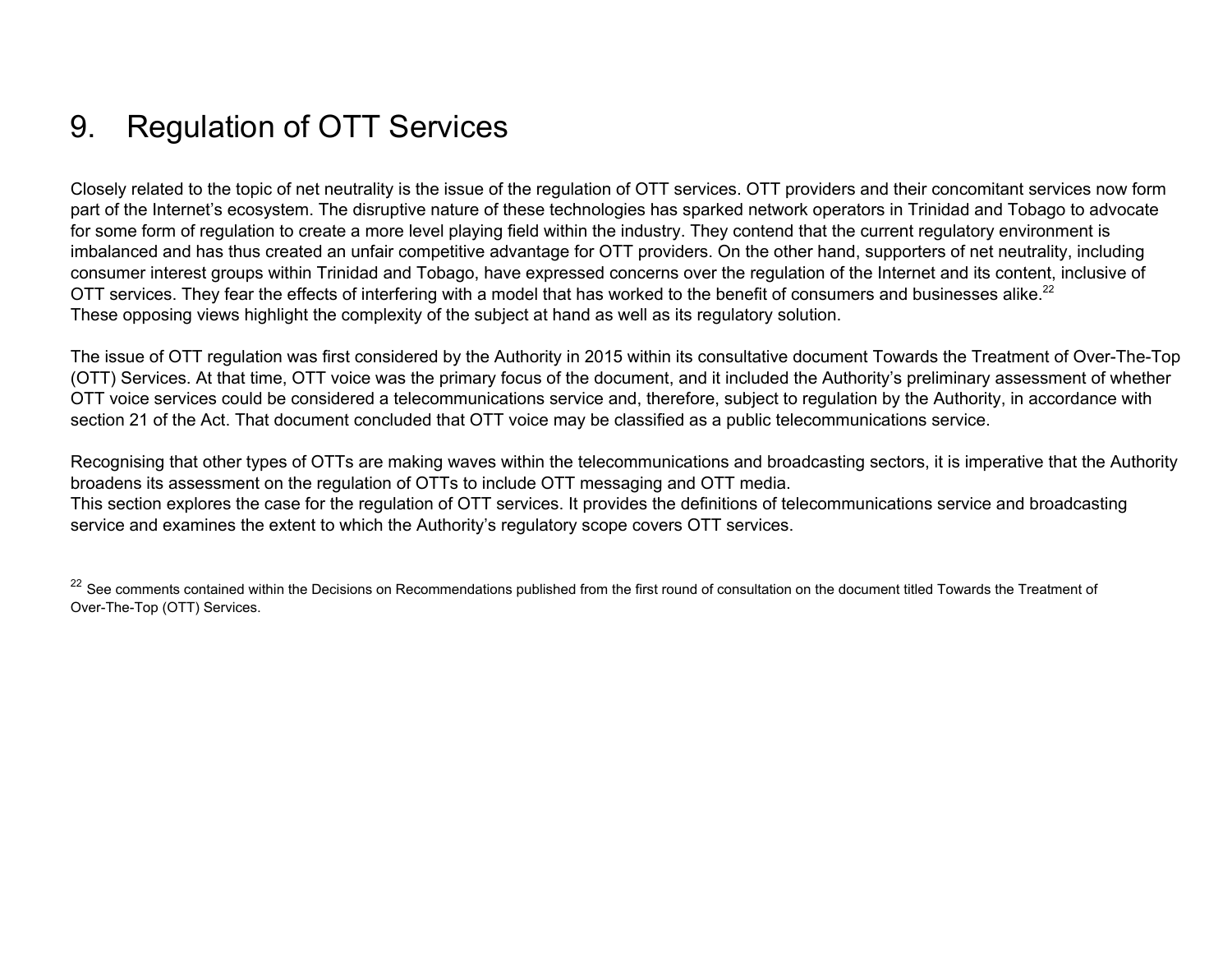## **9.1 Definition of a Telecommunications Service**

## **9.1.1 Literal Interpretation of the Telecommunications Service Definition**

As a starting point, it must be determined whether the scope of the current legislative framework includes OTT communication (voice and messaging) and media services (audio visual content). The definitions of "telecommunications", "telecommunications service", and "public telecommunications service" are thus examined to ascertain if OTTs 23 fall under the umbrella of telecommunications.

The Act defines "telecommunications", "telecommunications service" and a "public telecommunications service" as follows:

"Telecommunications" includes the transmission, emission or reception of signals, writing, pulses, images, sounds or other intelligence of any kind by wire, wireless, optical or electromagnetic spectrum or by way of any other technology.

"Telecommunications service" means a service using telecommunications whereby one user can communicate with any other user in real time, regardless of the technology used to provide such a service, and includes a public telecommunications service, a private telecommunications service, a closed user group service, and a radio communication service.

"Public telecommunications service" refers to a telecommunications service, including a public telephone service, offered to members of the general public, whereby one user can communicate with any other user in real time, regardless of the technology used to provide such service.

The preceding definitions suggest that a service which uses telecommunications, where telecommunications means the transmission, emission or reception of signals, writing, pulses, images, sounds or other intelligence of any kind, to facilitate real time communication is a telecommunications service. Further to this, provisions were made within the definitions for such services to be provided regardless of the technology employed.

<sup>23</sup> OTT voice and messaging services are often compared to traditional telecommunications services, while OTT media services are often compared to traditional broadcasting services. As such, the definitions of telecommunications services and broadcasting services were assessed.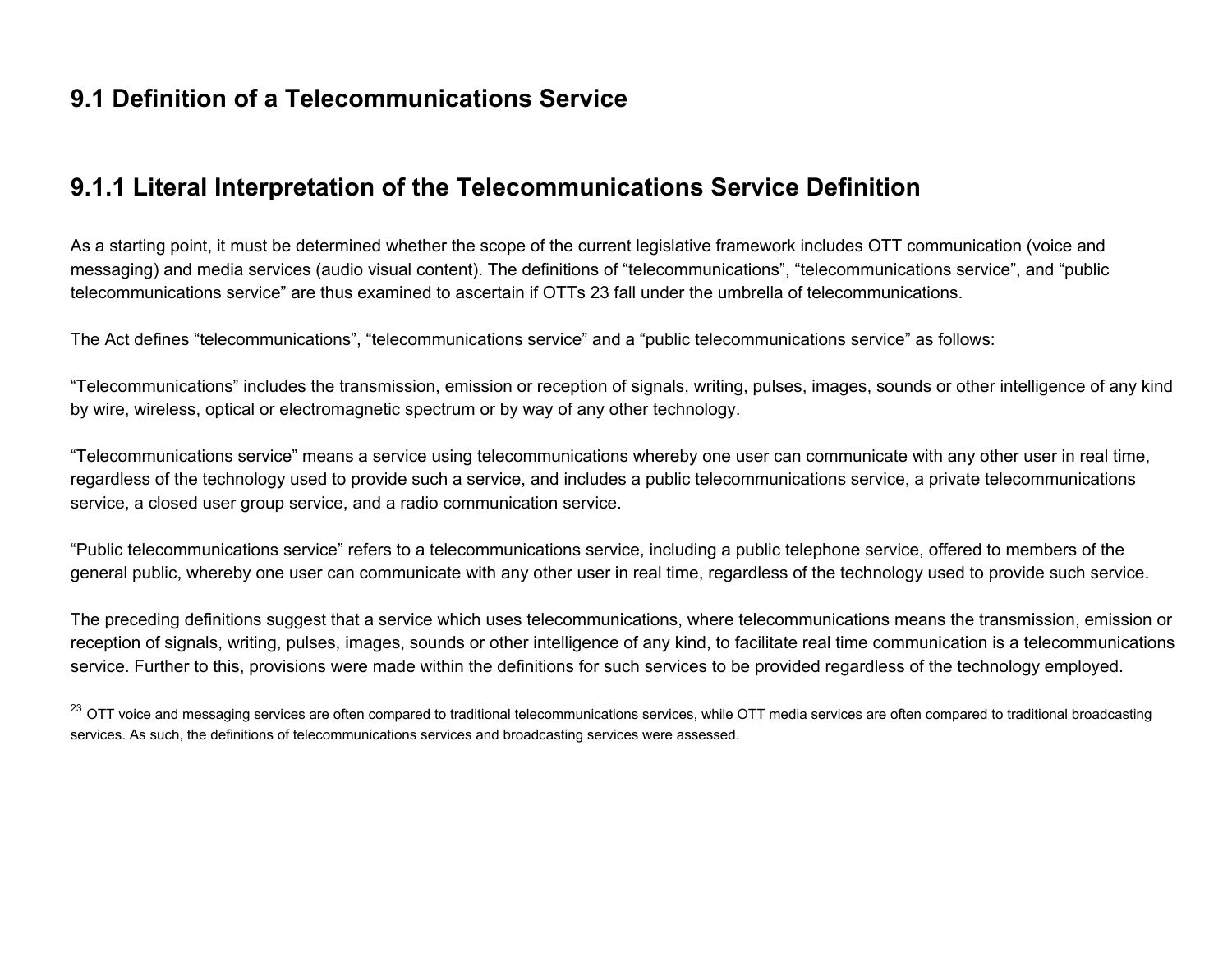A literal interpretation of these definitions implies that some OTT applications fall within the scope of telecommunications service on the premise that they use telecommunications for their delivery, users can communicate in real or near real time, and providers can employ any technology to provide the service. Further to this, OTTs which have satisfied the literal interpretation of telecommunications services and are offered to members of the public can be regarded as public telecommunications services. However, a determination as to the true scope of these definitions and whether they, in fact, cover OTTs requires an assessment as to the intention of Parliament in drafting the Act and the Authority's subsequent applications of these definitions.

In the case of regulatory oversight of OTT media service, which is a service that resembles broadcasting since it entails the distribution of audio visual content, the Act's definition of telecommunications is relevant. Given that telecommunications include the transmission or reception of images and sound, broadcasting essentially is telecommunications provided over a telecommunications network. However, in ascertaining if OTT media service is a broadcasting service to be regulated by the Authority, the definition of broadcasting service must be considered.

The Act defines a broadcasting service as:

"the offering of the transmission of programmes whether or not encrypted, by any means of telecommunications, for reception by the general public, including sound, radio, television and other types of transmissions, such as those on a point to multipoint basis".

The preceding definition shows a connection between content (programmes) to be received by the public and transmission of same. This is suggesting that the service to be regulated by the Authority is one where the transmission of programmes (audio or visual content) is involved. Having previously established that broadcast transmission occurs by way of a telecommunications network, it can be further implied that it is only in cases where a dedicated network or infrastructure is used to broadcast that the service can be deemed as a broadcasting service.

## **9.1.2 Parliamentary Intention for the Regulation of Telecommunications Services**

The intentions of Parliament play a key role in interpreting the definition and scope of telecommunications services. It was stated in Hansard that the 2001 Telecommuncations bill would take into account "the entire communications sector" and applied to "all types of communications services" and to content services however delivered<sup>24</sup>.

Furthermore, the debate on the 2004 amendment to the legislation showed it was the intention of the legislators that the amended Act would give effect to a policy of technology neutrality in recognition of emerging technologies in the information and communication technologies (ICT) sector. The amended Act introduced technology neutrality into the definitions of "public telecommunications service" and "telecommunications service". The inclusion of the words "… regardless of the technology used to provide such service;" in the definitions was therefore meant to capture "other technologies providing real time voice service or telecommunications services".

Additionally, the Explanatory Note to the Telecommunications Bill elaborates that amendments to the definitions of "public telephone service" were considered necessary for the following reasons: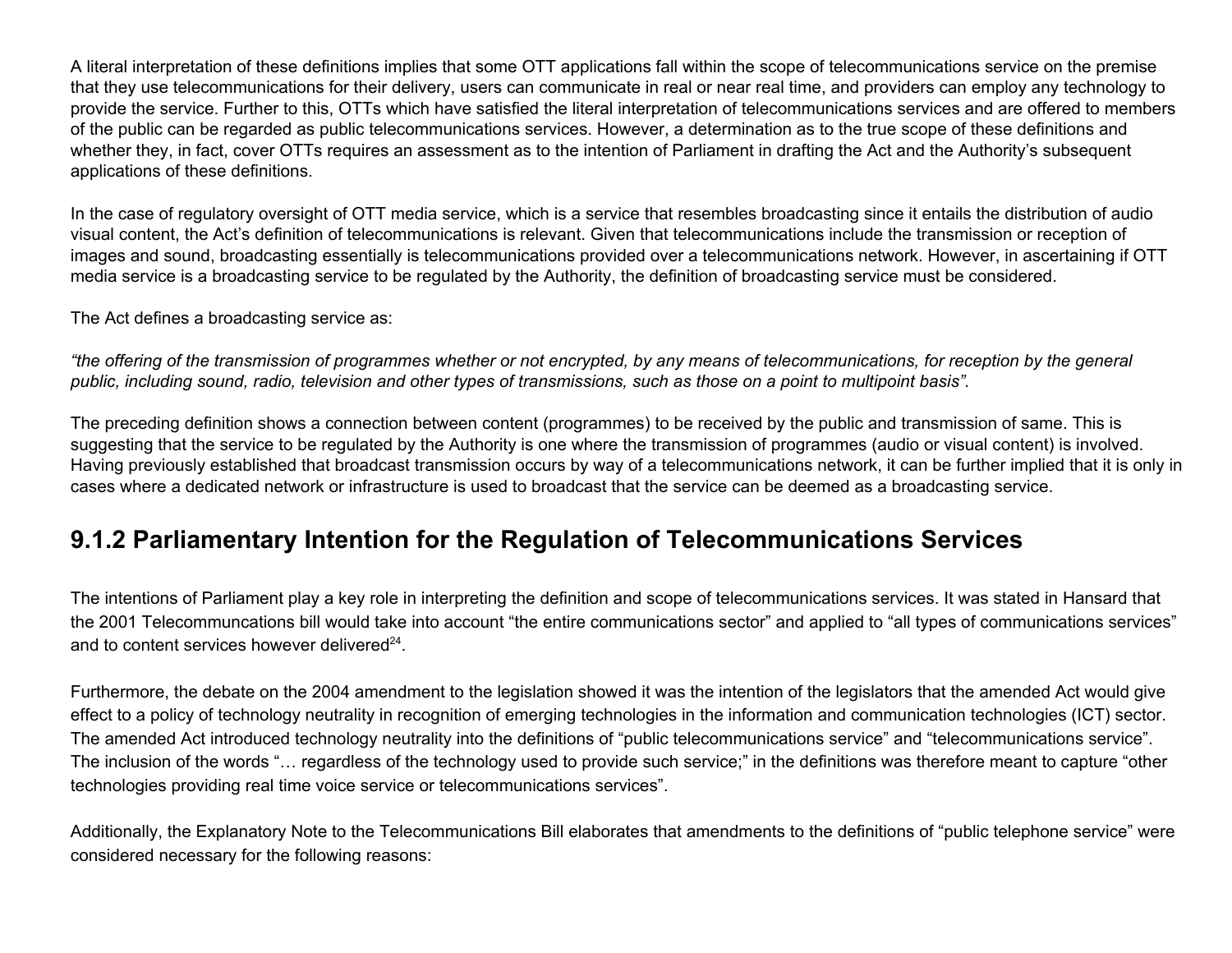"As drafted, there may be an interpretation that this definition applies only to traditional switched telephony. The proposed amendment which will delete the words "the direct transport and switching of voice" and substitute the words "interactive voice communication" will make it abundantly clear that the Authority will regulate the delivery of all public voice services irrespective of the means used to provide the service (e.g., VOIP)"24

There was, therefore, a deliberate attempt to ensure that the subject definitions covered not only the current situation but also covered what would take place in the future. There was recognition of the advancement of technology from Public Switch Transmission Network (PSTN) to packet switched networks, particularly IP-based. Based on the reading of Hansard and the Explanatory Note, this recognition led to attempts to draft legislative and regulatory frameworks that reinforced a technology neutral approach.

It should be noted that this forward-looking approach when applied to the current regulatory framework was mainly focused on the technology used to provide the service, i.e., "by wire, wireless, optical or electromagnetic spectrum or by way of any other technology". However, as will be discussed below, OTT services are unique, not necessarily by the technology used to deliver the service, but because they have taken advantage of new and emerging technologies to deploy a business model that now separates services (voice, messaging and media) from the underlying telecommunications infrastructure. This challenges the suitability of the current regulatory framework.

 $24$  Explanatory Note – The Telecommunications (Amendment) Bill, 2004

# **9.1.3 A Review of the Application of Technology Neutrality to the Authority's Regulatory Framework**

The principle of technology neutrality underpins the Authority's regulatory framework, which undoubtedly provides flexibility in an era of rapid technological advancement that has given rise to new markets and services facilitated by the convergence of telecommunications, broadcasting and the Internet. It should be noted however, that the meaning and intent ascribed to technology neutrality varies within the international community and is therefore applied differently by regulators depending on their desired outcome.

The definitions of "telecommunications" and "telecommunications services" as contained within the Act provide the backdrop for the Authority's interpretation and application of the technology neutrality principle. These definitions allude to the neutrality in the technologies of the medium of transmission that authorised service providers may deploy or rely on<sup>25</sup> to provide services i.e., fixed technology, wireless technology or any other as deemed appropriate by the service provider. It is in this vein that the Authority has adopted a neutral approach to its authorisation process where a specific technology is not imposed on authorised providers of telecommunications services. The goals are to ensure that there are minimal barriers to entry and to promote competition in a converged telecommunications market.

<sup>25</sup> This is the case for authorised service providers who do not own a network but use the network of an authorised network operator to deliver their services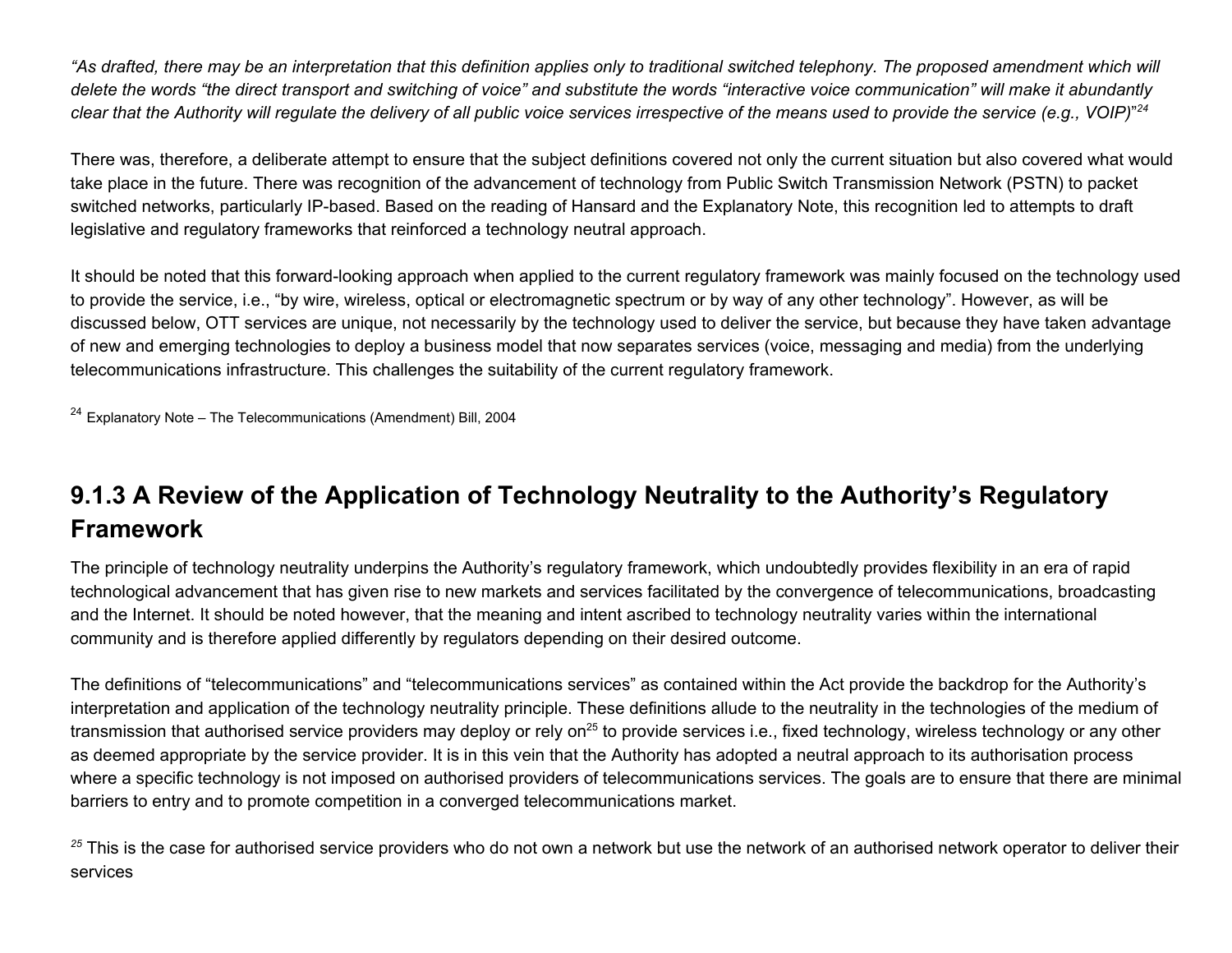Notwithstanding the flexibility given to service providers in electing their preferred technology, the Authority has been guided by a definition of technology neutrality which acknowledges that neutrality in regulations can include different regulations for different technological solutions, even where similar services are provided, as the technologies used do not essentially have the same features (TATT 2015).

With the emergence of newer technologies and different business models to provide services, ambiguity sometimes arises with respect to regulatory extension to these services on the premise of technology neutrality. A look at the Authority's application of the principle suggests that technological impartiality is tied to the technologies of the network rather than those of platforms or applications that have been able to separate services from the underlying physical network. This is seen within the "telecommunications service" definition. According to the Act, a "telecommunications service" means "a service using telecommunications" and "telecommunications" include 26 the "transmission, emission or reception of signals, writing, pulses, images, sounds or other intelligence". These activities are performed by the physical network, thus narrowing the scope or application of technology neutrality and its concomitant regulatory oversight to network technologies.

<sup>26</sup> According to statutory interpretation, the word "include" should follow the doctrine: "The inclusion of one is the exclusion of another".

## **9.2 Review of the Fit of Traditional Regulation to OTT Services**

Taking the discussion one step further, one must also consider the fitness of the current framework in achieving the desired regulatory effects within the OTT landscape. In other words, even if OTTs fall under the literal interpretation of the legislative framework, the fact is some OTT providers do not directly employ the use of resources (i.e., spectrum and numbers), thus questioning the applicability of the Act and other regulatory instruments to these services.

In the interest of avoiding the imposition of obsolete regulation, the Authority must, therefore, assess the extent to which regulatory obligations apply to OTT providers. Such assessment can also act as an aid to the interpretation of the Act. For instance, legal requirements establishing conditions for the deployment of networks and/or services, the quality of service, interconnection to the network or service, and other conditions are mandated by primary and subsidiary legislation but may not necessarily apply to some OTT providers who have limited to no control over these. Moreover, due to the unique zero-priced business model that some OTT providers have adopted, many regulatory instruments, such as pricing are irrelevant. In this regard, it may not be suitable to regulate these services, as the existing regulatory framework cannot be practically applied to their business models.

## **9.3 Future Outlook of OTT Regulation**

It is thus clear that OTTs have introduced a level of ambiguity within the legislative framework that has become apparent with the convergence of the market. To circumvent these issues, some jurisdictions such as the European Community are proposing the re-definition of "telecommunications services" to include not only technical but functional aspects as well. The intention is to ensure that consumers are effectively and equally protected when using functionally equivalent services. (European Commission 2016)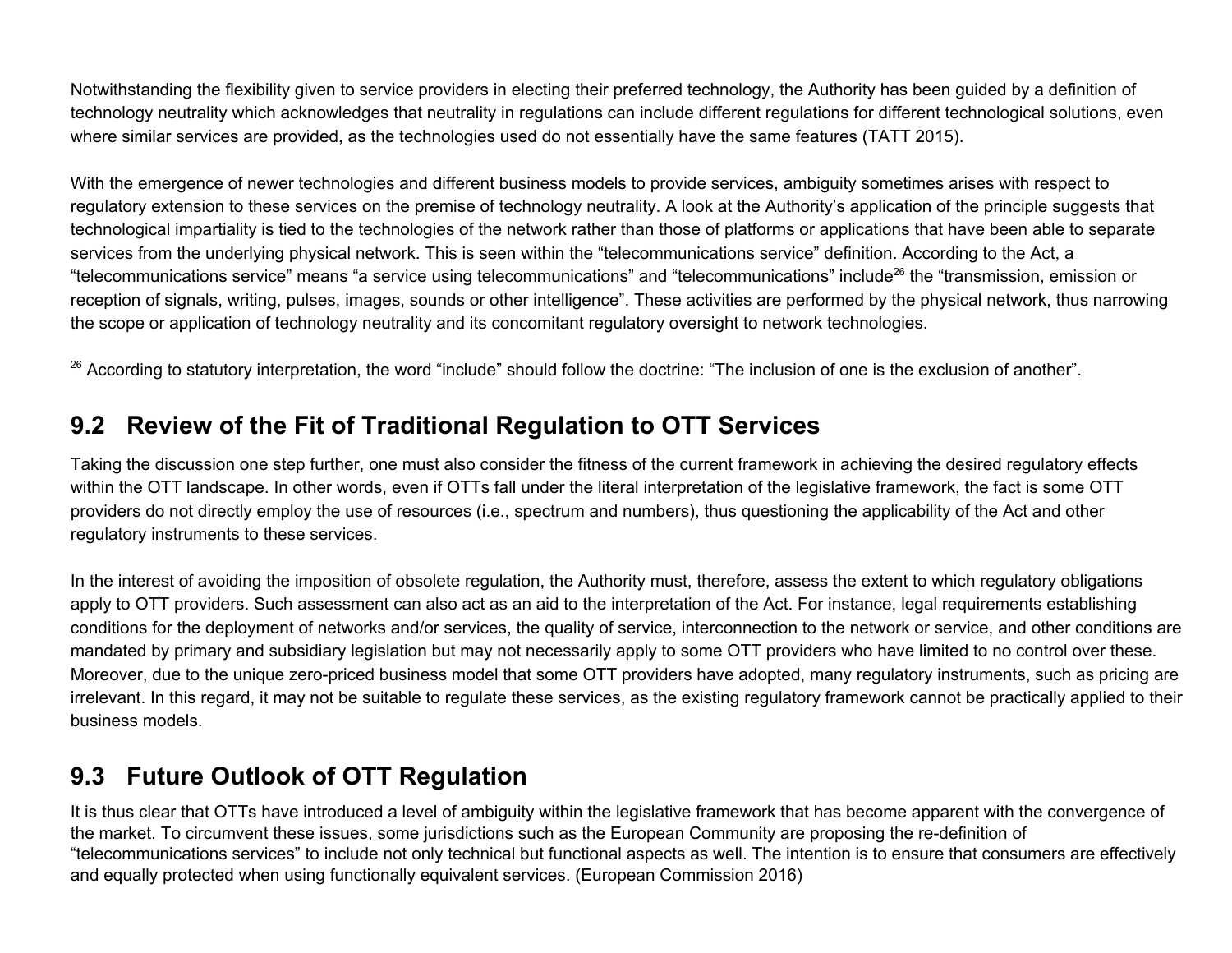From an analytical point of view, it is not difficult to conclude that OTT communication services are a functional substitute for legacy telecommunications services. Similarly, OTT media services have been replacing traditional subscription-based television broadcasting services over a public telecommunications network. Policy makers and regulators, therefore, cannot ignore the potential impact of OTT services, as its exclusion may lead to a narrow definition of the market and likely regulatory gaps.

Furthermore, it has been suggested that the principle of technology neutrality should be reflected in the way services which are functionally equivalent are regulated. "Technology neutrality means that the same regulatory principles should apply regardless of the technology used. Regulations should not be drafted in 'technological silos' (Maxwell and Lovells 2014). This alternative<sup>27</sup>

<sup>27</sup> The term "technology neutrality" has several meanings. Within the context described in the previous sections, it is taken to mean the Authority's neutrality in the technology chosen by a network operator in its operations. This interpretation presents an alternative definition, meaning that the same regulatory principles should apply regardless of the technology used.

interpretation of technology neutrality allows for the inclusion of newer and emerging technologies along with different business models under the ambit of the regulator. It is, therefore, argued that emerging Internet platforms, particularly those that offer services with similar functionalities as traditional communications and media services should be regulated in the same manner. The Authority shall consider the extent to which this interpretation may be applied to a changing industry within which OTTs reside. It should also be noted that both applications of technology neutrality are supported by the Authority's principle of service neutrality, where a network operator or service provider is not limited to providing a specific service to consumers (TATT 2014).

## **9.3.1 Classification 1: Functionally Equivalent OTT Services**

It has been argued that since some number-based OTTs<sup>28</sup> participate in and subsequently benefit from a publicly assured interoperable ecosystem, they should be treated differently from other OTT services (European Commission 2016). More specifically, where, by reason of their characteristics, these OTTs function equivalently to traditional services, and use numbering resources to connect to the PSTN, the case for regulation can be made. In other words, such OTT services should be regulated in the same manner as traditional services (voice and SMS) with certain minimal concessions obligations<sup>29</sup>. While types of OTT services may comfortably fit within the scope of the regulatory framework, amendments to the framework may be required to ensure efficient sector regulation. OTT service providers under this classification will be required to acquire a service authorisation from the Authority, and where these services use spectrum resources, the provider will be required to apply for an appropriate licence. This will be reflected in the revised Authorisation Framework.

### <sup>28</sup> Those which connect to the PSTN

<sup>29</sup> The ITU notes that technologies offering similar services do not necessarily have similar features in all aspects. As such, identical regulations may result in the competitive advantage of one technology over another. Consequently, this may call for slightly differing regulations for different technology solutions in the same market segments.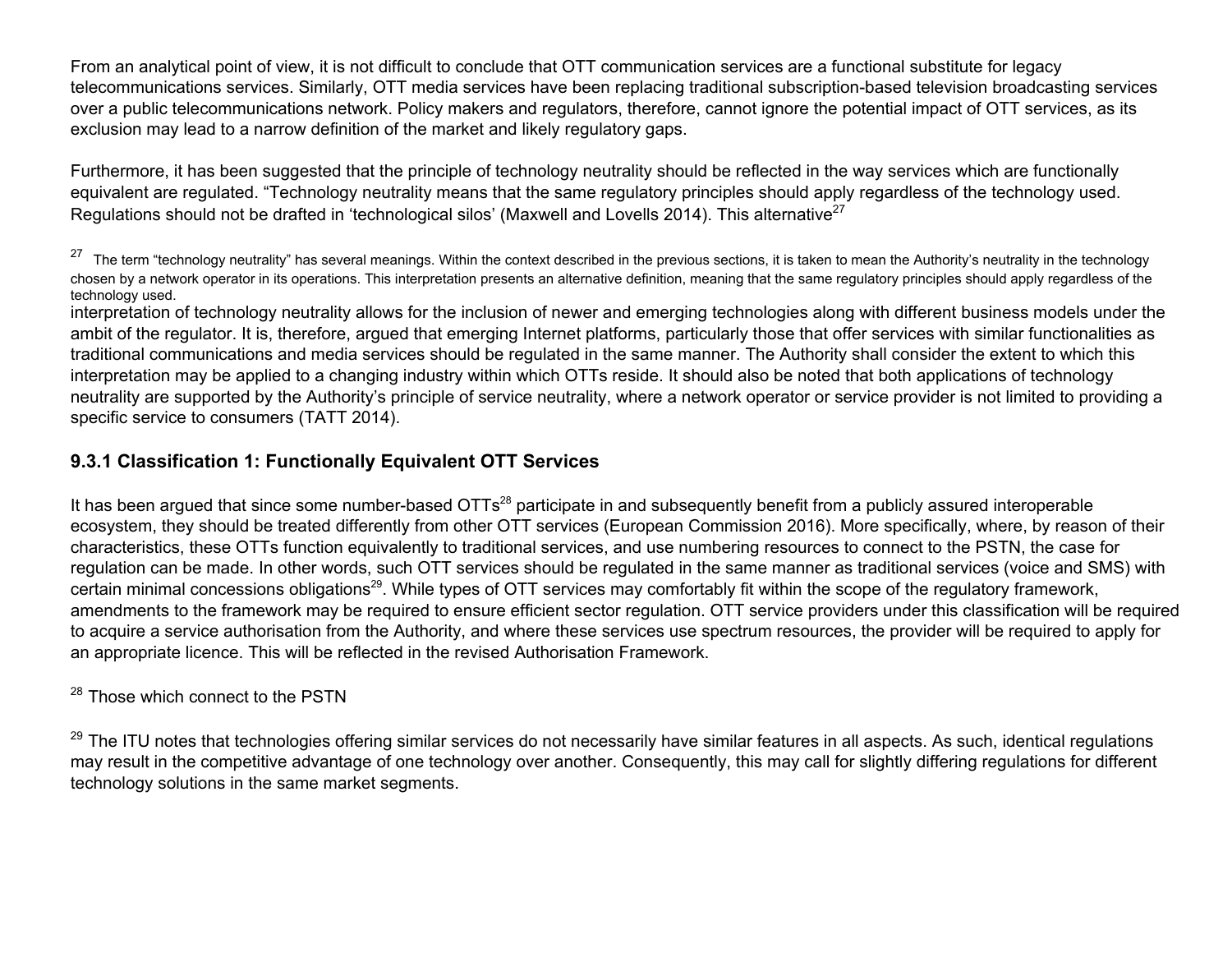### **Policy Statement**

- **1. OTTs which are functionally equivalent to traditional services and use numbering resources to connect to the PSTN should be regulated in the same manner as traditional telecommunications services.**
- **2. Amendments to the Authority's Authorisation Framework will be required to reflect classification 1 OTT services.**

### **TTCS Response**

For the small number of OTT services that terminates on a PSTN, such OTT services already compensate PSTN operators. We disagree with the notion that functionally equivalent OTT services should be regulated in the same manner as traditional services because OTT services function in a very different manner to traditional PSTN. As such, regulatory intervention that were effective with PSTN will be ineffective or even harmful to the public when applied to OTTs. See our response to question 13.

# **9.3.2 Classification 2: Other OTT Services**

For other categories of OTT services, that is, which are not functionally equivalent to traditional services, and/or do not use numbering or spectrum resources, sector-specific regulation may not be required to the same extent. Such services may not offer their services for remuneration (therefore making pricing regulation irrelevant) or have control over the quality of the service offered, making the application of QoS obligations irrelevant. In this regard, the Authority may consider taking a light-handed regulatory approach to these services. Amendments to the Authorisation Framework of the Authority will be required to give effect to this.

Even in the presence of limited oversight on the part of the Authority, these services should not necessarily be precluded from facing regulatory constraints within the wider context of the laws and policy objectives of the country. Some key areas where regulatory control is very much relevant and needed in the digital era include, inter alia, cybersecurity, data protection, child pornography, intellectual property rights, national security and privacy, and other public interest matters. While jurisdictional issues can arise in the implementation of these controls, enforcement can take place, where possible, through local ISPs. This may require extensive collaboration with the relevant agencies which are ultimately responsible for establishing breaches and offences within the confines of the laws and policy objectives of Trinidad and Tobago.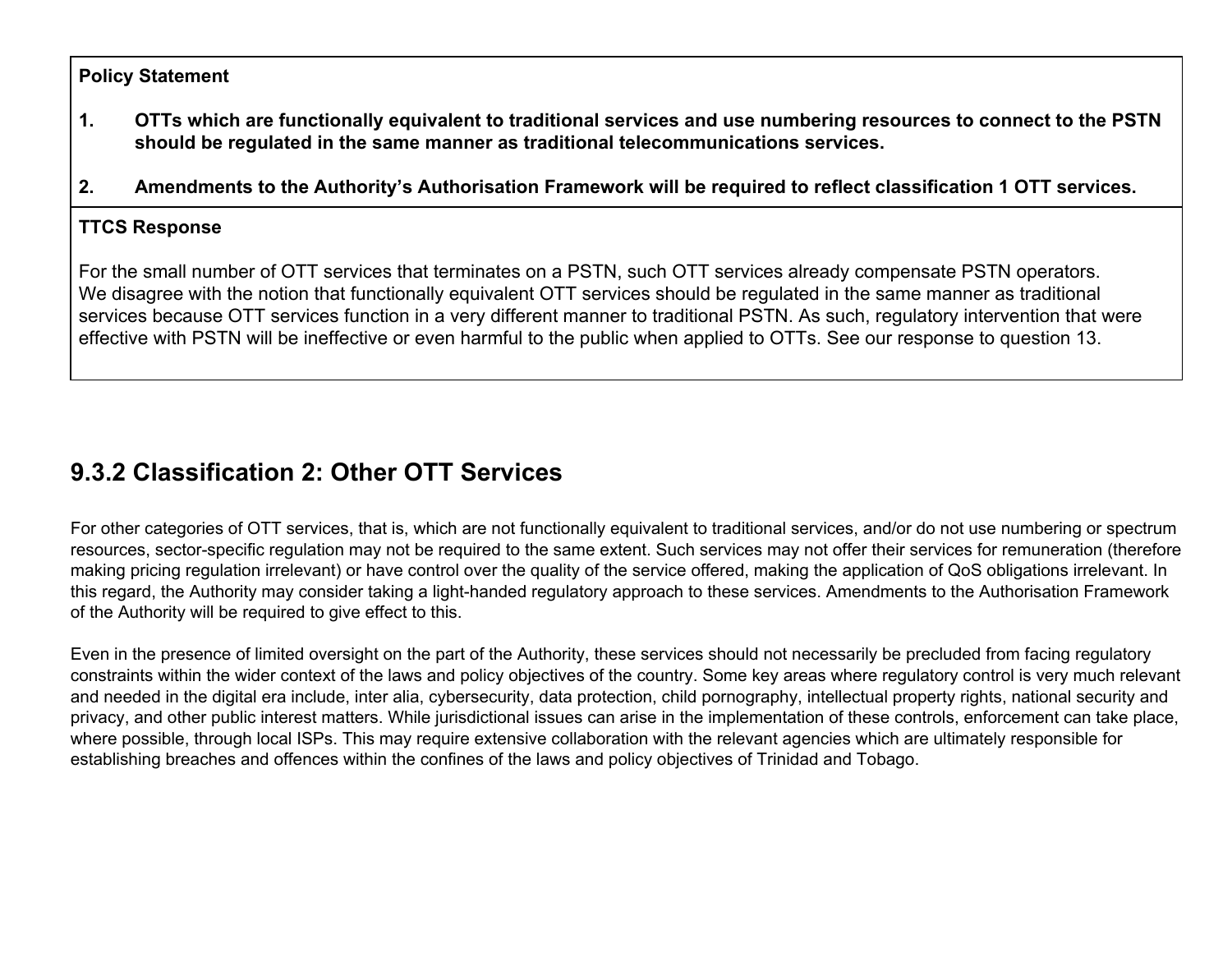### **Policy Statement**

- **1. The Authority may consider taking a light-handed regulatory approach to OTT services not requiring numbering or spectrum resources.**
- **2. Amendments to the Authority's Authorisation Framework will be required to reflect classification 2 OTT services.**
- **3. General regulatory controls should be applied to these services. These include, inter alia, cybersecurity, data protection, child pornography, intellectual property rights, national security and privacy controls.**

## **TTCS Response**

Users and Companies in Trinidad and Tobago have benefited greatly from the use of OTTs in saving time and money, improving efficiency and improving quality of life whether for work or the home, having been free to utilitze the latest technologies available globally.

Any form of applying regulatory hurdles because of perceived regulatory power over OTTs will likely backfire as OTTs facing such regulatory hassles or hurdles to operate in a relatively small market would simply block access for Trinidad and Tobago to their OTTs. This would reduce Trinidad and Tobago's ability to compete locally and globally. It would also signal to the wider world that Trinidad and Tobago is more difficult for any ICT/Internet companies to do any business here and such companies should look elsewhere.

Also expecting that enforcement of regulatory controls of OTTs to ISPs is extremely problematic to implement. ISPs can't block certain information being transmitted / stored over an OTT. We again refer to the Internet Society's White Paper "Perspectives on Internet Content Blocking: An Overview" at <https://www.internetsociety.org/doc/internet-content-blocking> : using filters to block access to online content is inefficient, likely to be ineffective, and is prone to generate collateral damage affecting innocent Internet users.

Also, many Internet users use encryption online, including using VPNs to connect to their workplaces. How would TATT via the ISPs be able to access Internet users' information to determine the content, short of having the ISPs/TATT insert themselves into the network. See again our responses to question 1,2,3 regarding what we consider as reasonable traffic management.